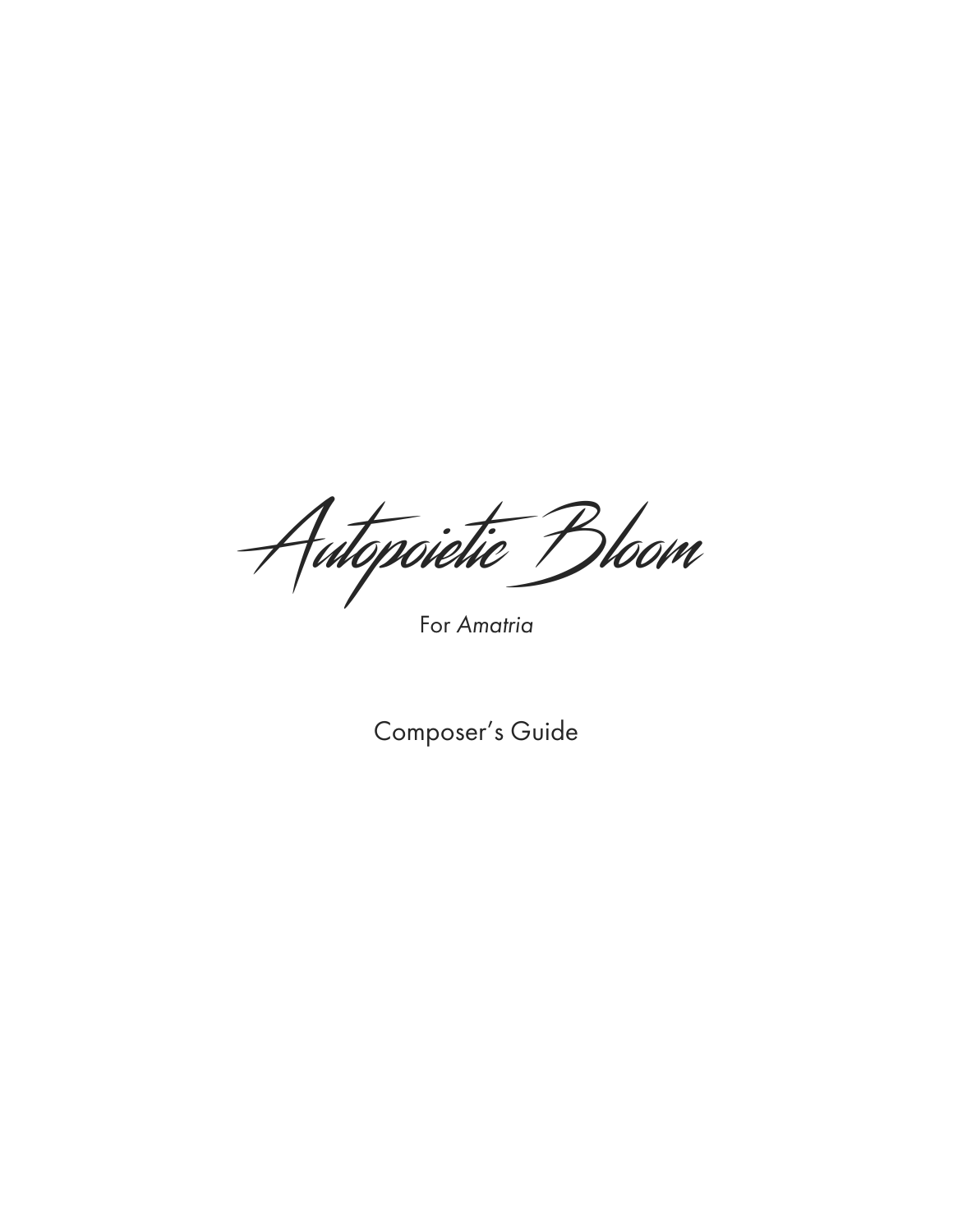# **Table of Contents**

| $onOff.$ . |             |
|------------|-------------|
|            | 10<br>- 10  |
|            |             |
|            | -11         |
|            |             |
|            |             |
|            |             |
|            |             |
|            |             |
|            |             |
|            |             |
|            | 12          |
|            | -12         |
|            | -13<br>- 13 |
|            |             |
|            |             |
|            |             |
|            |             |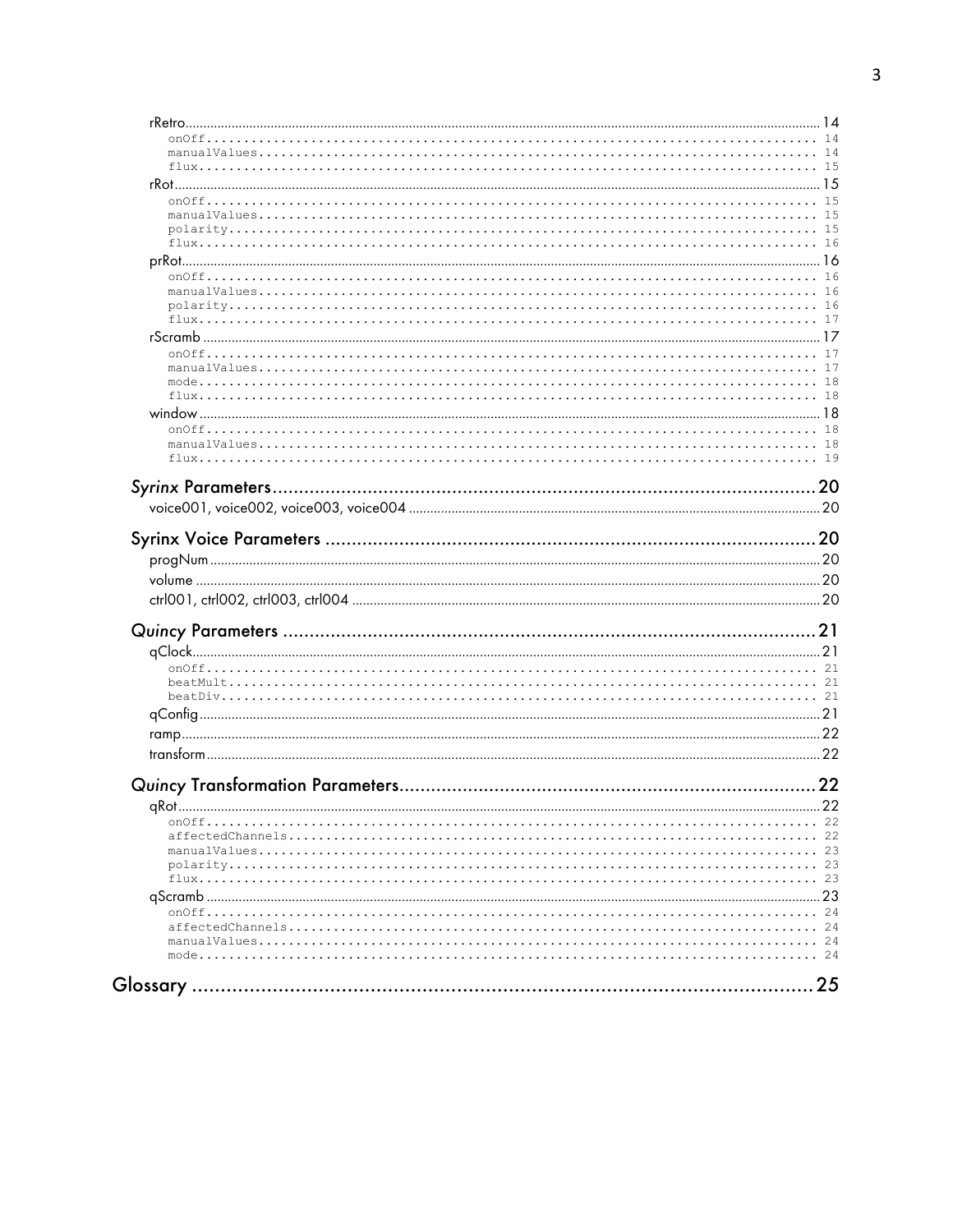## Improvisational Schemata

*Autopoietic Bloom* analyzes breakpoint improvisational schemata to determine the large-scale musical and formal design for each improvisation. These schemata are written in the JSON format. The following is a list of each parameter and a description including default settings and proper syntax. Consult the Glossary at the end of this document for a more thorough explanation of specific terminology.

## Root Level Parameters

### duration

The total duration of the improvisation in minutes (float). Default is 3.0.

### breakpoints

An array of **key-value pairs**, each one representing a point in a breakpoint function that *Autopoietic Bloom* will follow to shape the improvised piece. The **key** for each pair is a float between 0.0 and 1.0 that specifies the timestamp of each breakpoint as a percentage of the total duration, while the associated **value** for each breakpoint contains nested objects which together describe all the data for every parameter that will be parsed by *Autopoietic Bloom* at that point in the piece.

## Breakpoint Parameters

### tempo

The tempo in beats-per-minute at the specified breakpoint (float or int). Automatically interpolates linearly between breakpoints.

### donatoni

A key, the value for which contains all the data for every parameter that will be parsed by *Autopoietic Bloom's* improvisation engine, *Donatoni*.

#### syrinx

A key, the value for which contains all the data for every parameter that will be parsed by *Autopoietic Bloom's* multichannel modular synthesizer, *Syrinx*.

### quincy

A key, the value for which contains all the data for every parameter that will be parsed by *Autopoietic Bloom's* dynamic multichannel mixer, *Quincy*.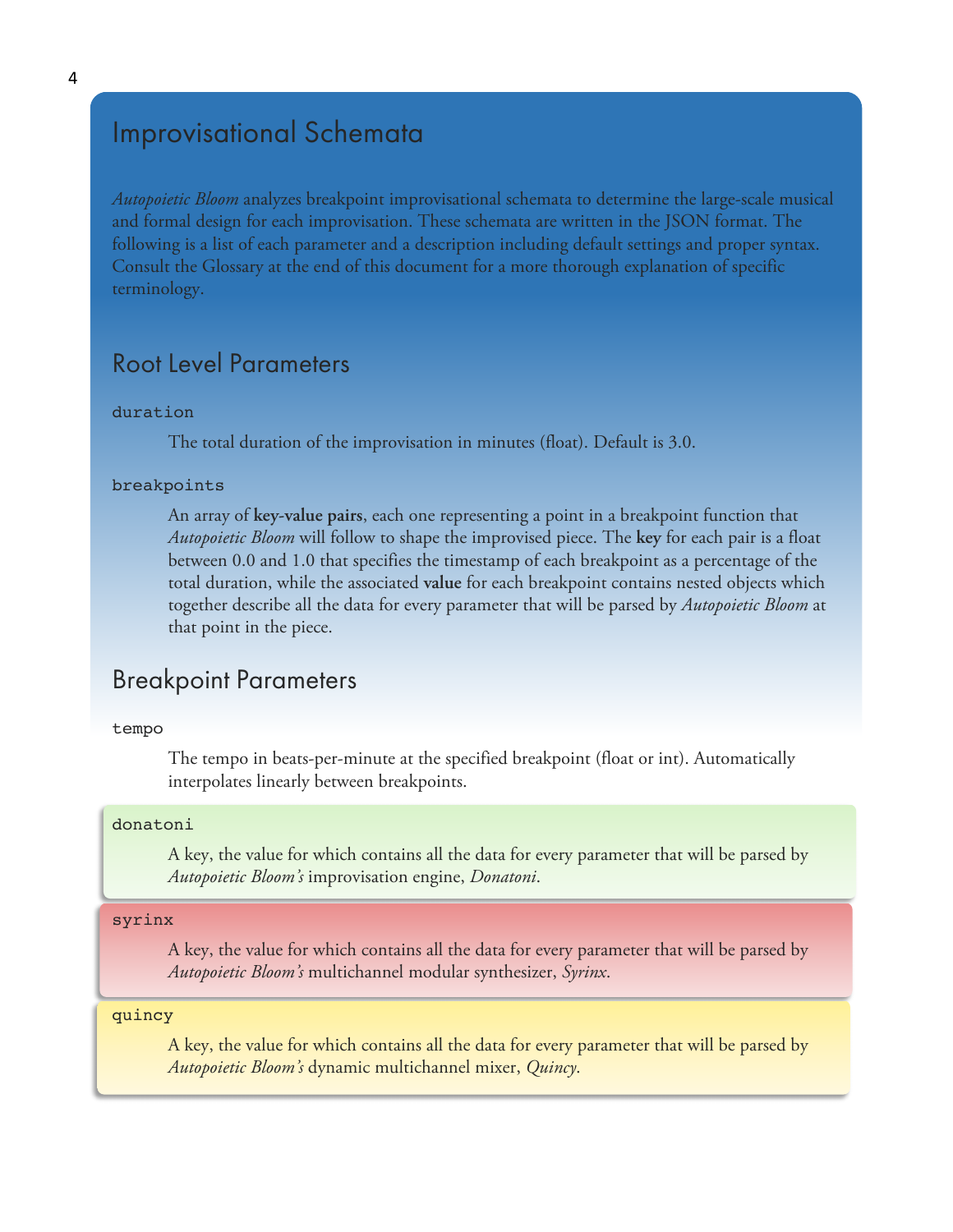## *Donatoni* Parameters

### voice001, voice002, voice003, voice004

**Key-value pairs** that denote each of *Donatoni's* voices. *Donatoni* currently supports up to four voices improvising independently. The value for each key is an object that contains the data for every parameter of the specified voice that *Donatoni* will parse (at the specified breakpoint).

## *Donatoni* Voice Parameters

#### active

An integer value (1 or 0) that specifies whether a voice will be used in the current improvisation. Any voice whose active value is 0 at the first breakpoint ("0.0"), will not receive a clock signal and thus will not be used. The active value is also used to gate the clock signal to each voice's corresponding *Syrinx* synth, conserving processing power.

**N.B.:** the active parameter is **only read at the first breakpoint** ("0.0"). The value of active at any other breakpoint **will not be read**. Thus, if you set the active value of a voice to 0 at the beginning of a piece, you will not be able to "turn it on" later in the piece. Conversely, if a voice's active value is set to 1, changing it to 0 later in the piece will have no effect. To turn voices on and off over the course of a piece, use the next parameter, playStop.

#### playStop

An integer value (1 or 0) that denotes whether a specified voice is currently playing. Play = 1,  $Stop = 0.$ 

### MIDIChannel

An integer value (1 to 16) that denotes which MIDI channel will be used to transmit the note information out from *Donatoni* to *Syrinx*. for the specified voice. By default, each MIDIChannel is the same as the specified voice number (e.g., voice 1 uses channel 1, voice 2 uses channel 2, etc).

### pitches

A Lisp-like linked list of integers or floats in **bach** format that specifies the pitches in the **urgesture** upon which *Autopoietic Bloom* will improvise. All pitches, notated in midi-cents (i.e. a midi note value of 60 would be 6000 bach midi-cents), **must** be surrounded by two sets of square brackets [[]]. To specify a chord, midi-cent values must be ensconced in an additional set of square brackets []. A rest is denoted either by the value [null] (in square brackets) or by nil (without square brackets). For more on Lisp-like linked lists and **bach** syntax and notation, consult **bach's** documentation.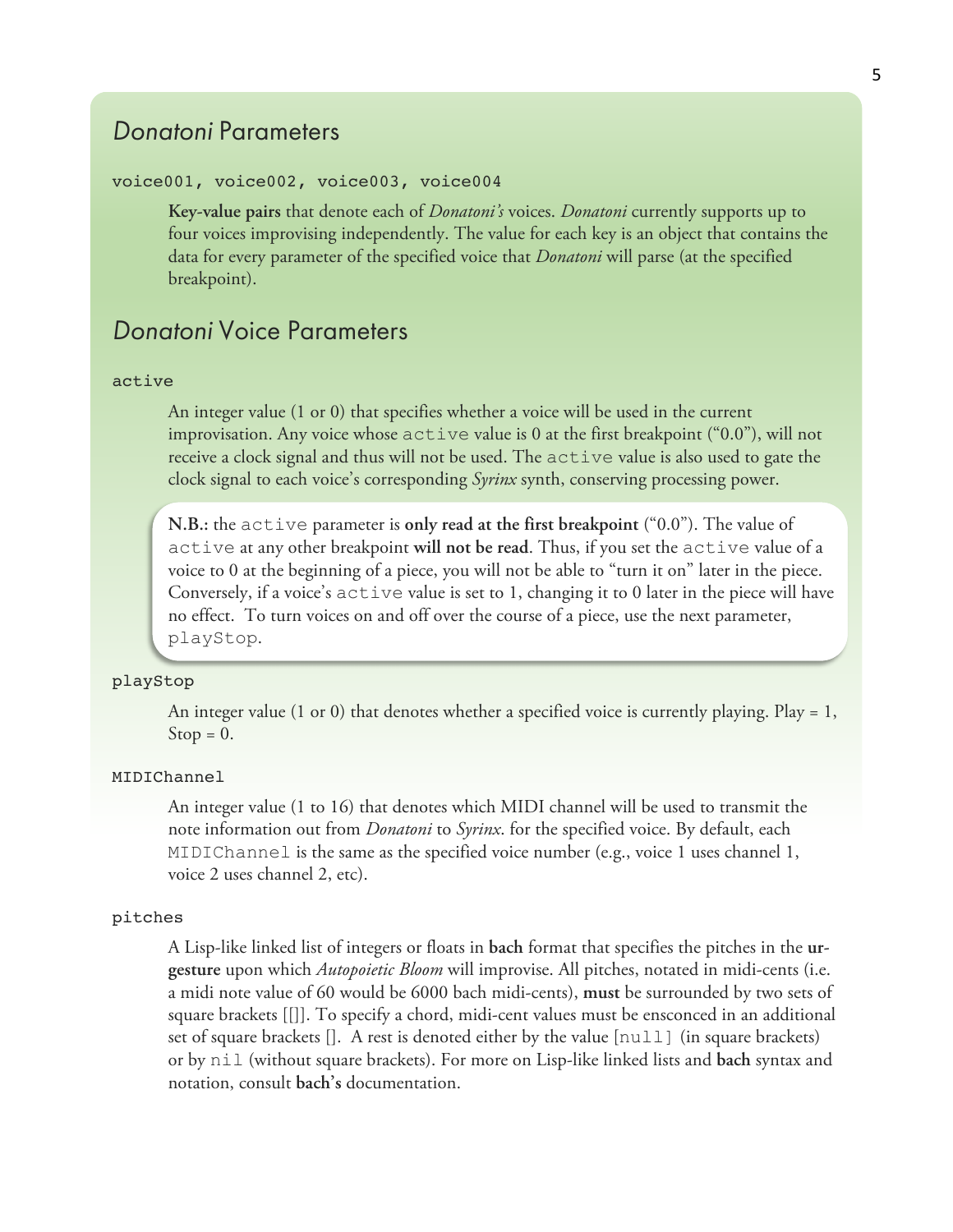The default value for pitches is " [[6000]]" which specifies a single note at middle C.

**Warning**: The number of chords (including single-note "chords" and rests (i.e., empty chords)) must match the number of durations specified in the rhythm parameter.

Examples:

An ascending C-major arpeggio beginning at middle C would be written as "[[6000 6400 6700]]"

A C-major chord (all three voices playing simultaneously) would be written as "[[[6000 6400 6700]]]"

An ascending C-major arpeggio with each note separated by a rest and ending on a full chord would be written as

"[[6000 [null] 6400 [null] 6700 nil [6000 6400 6700 7200]]]"

#### rhythm

A Lisp-like linked list in **bach** format of rationals that specifies the rhythm in the **ur-gesture** upon which *Autopoietic Bloom* will improvise. All values, notated as fractions of a whole note (i.e. a quarter note would be "1/4", an eighth note triplet would be "1/12", etc.), **must** be surrounded by two sets of square brackets [[]]. Note that while **bach** uses negative rationals to denote rests, in *Autopoietic Bloom*, durations are always positive and rests are specified in the pitches parameter.

The default value is " $[1/2]$ ]", which denotes a single half note.

**Warning:** The number of durations must match the number of chords (including singlenote "chords" and rests (i.e., empty chords)) specified in the pitches parameter.

#### Examples:

A series of 4 eighth notes would be written as "[[1/8 1/8 1/8 1/8]]"

A series of 4 eighth notes rests would be written as "[[1/8 1/8 1/8 1/8]]"

A sixteenth note quintuplet truncated after its fourth note followed by a quarter note would be written as

"[[1/20 1/20 1/20 1/20 1/4]]"

### phraseLength

An integer specifying the number of times a gesture will be transformed before re-calculating a new set of transformations. The longer the phrase length, the less responsive the phrases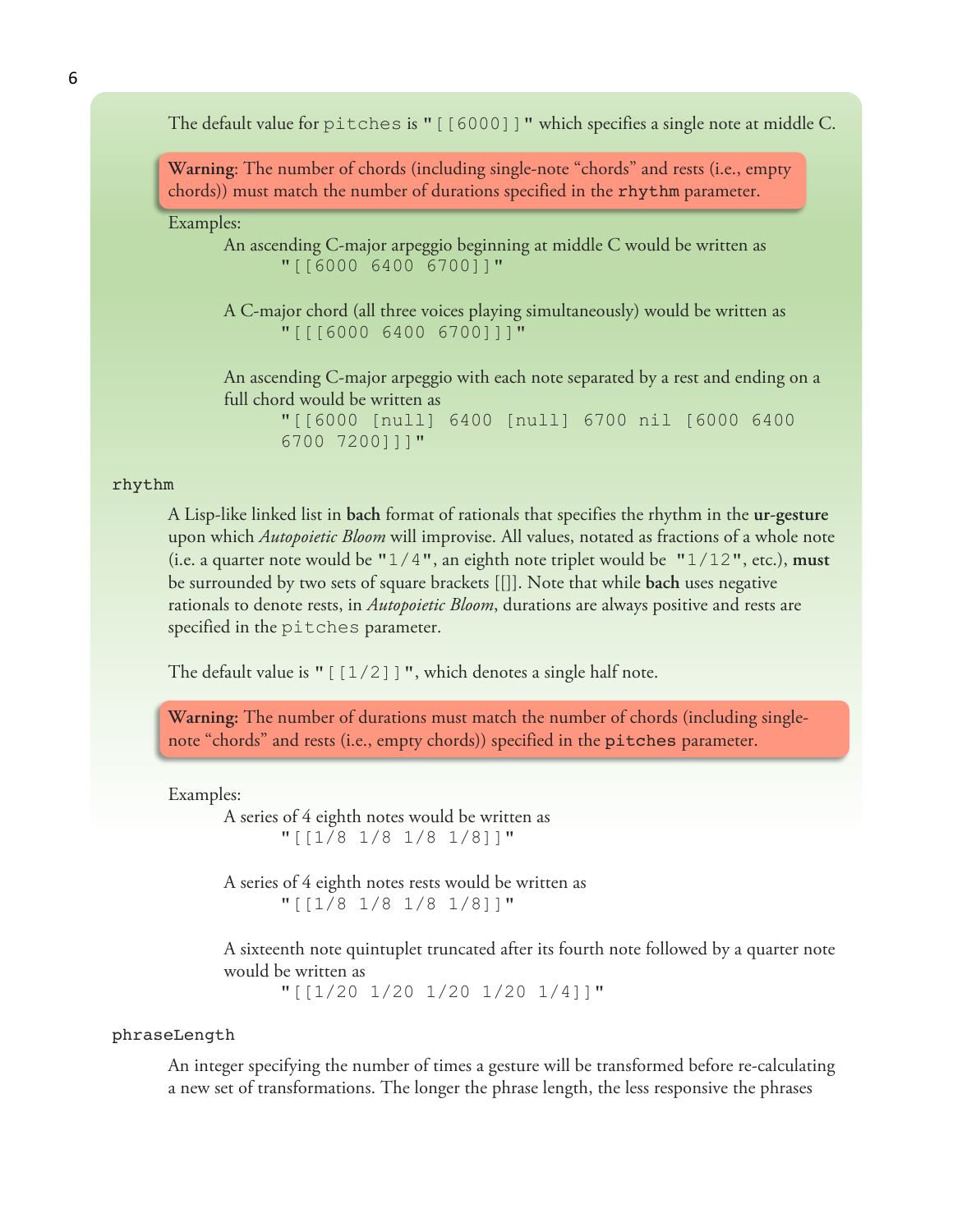will be to changes in **improvisational flux** (Φ), as transformation values using the current Φ will not be calculated until the beginning of the next phrase.

Specifying the phrase length is especially useful when providing a list of manual transformation values for **Autopoietic Bloom** to use for any given transformation; phraseLength should be the lowest common multiple of the length of the list(s) of manual transformation values. If no manual values are being used, phraseLength can remain at its default value of 5.

### baseRests

A list of rationals (enclosed in a single set of square brackets [] ) or the integer 0, specifying the duration of rests to be appended to the pitch content of the gesture after each iteration. Default value is 0.

#### maxRests

An integer value denoting the maximum number of additional rests to be randomly added to baseRests at the end of each gesture. The length of these additional rests is specified by restAtom. Default value is 0.

#### restAtom

A rational denoting the duration of the additional rests that will be randomly added to baseRests at the end of each gesture if maxRests is greater than 0. Default value is 1/16 (i.e., sixteenth note rests).

### transform

An object containing data that describes the various transformations that will be applied to the **ur-gesture** in a particular voice at a particular breakpoint.

## *Donatoni* Gesture Transformation Parameters

#### transposition

An object containing data that describes how the pitches in the **ur-gesture** will be transposed in a particular voice at a particular breakpoint.

#### onOff

An integer value (1 or 0) that specifies whether transposition will be applied to the pitches of the **ur-gesture** in a particular voice at a particular breakpoint.

### manualValues

A list of integers, positive or negative, denoting the explicit transposition values or maximum/minimum transposition values to be applied to the **ur-gesture** in a particular voice at a particular breakpoint.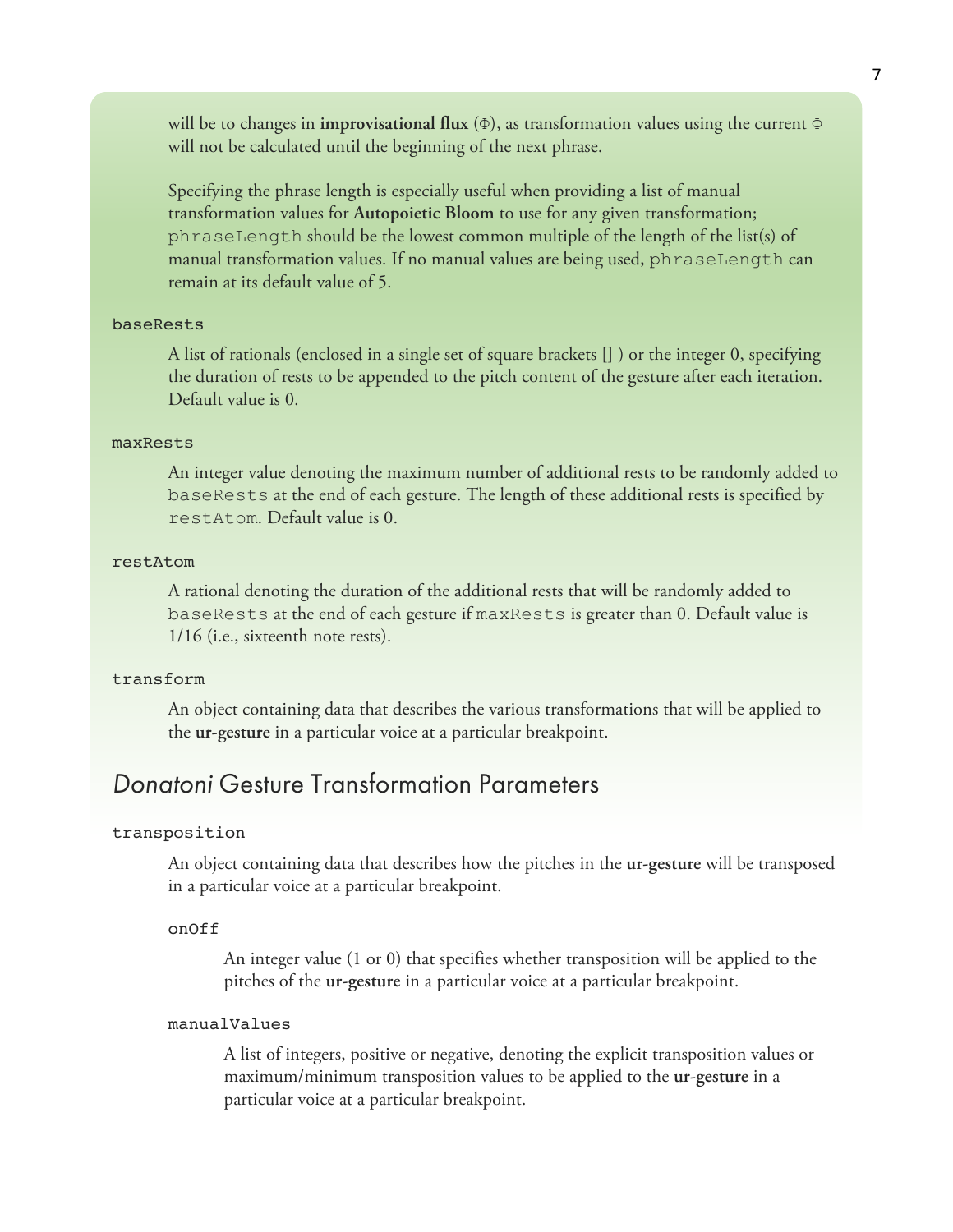*Donatoni* will cycle through this list of values continuously, stepping to the next value in the list each time it generates a new gesture.

The default value is 16. If "null", manualValues will revert to default.

**N.B.:** If flux is set to 0, manualValues denotes the explicit transposition values to be applied with each transformation of the **ur-gesture**. If  $\text{flux}$  is greater than 0, manualValues denotes the upper bound (or lower bound if negative) of the transposition values to be applied with each transformation of the **ur-gesture**, with the exact transposition values being randomized within that range.

### modeOfTransp

A list of three Lisp-like linked lists that contain integers that encode the mode of transposition and registral range within which *Donatoni* will transpose the **ur-gesture** using the following syntax:

[pitch classes in mode  $(0-11)$ ][base pitch  $(0-11)$ ][octave range  $(0-9)(1-10)$ ]

Numbers 0 through 11 in the first two lists correspond to the notes C-B in the chromatic scale.

All modes of transposition are circular, i.e., if a transposition value were to exceed the number of pitches in a mode, it will wrap around to the bottom of the mode. E.g., let's say your mode of transposition were:  $[0 2 4 7 9][1][5 6]$ , the five black notes between C#4 on the piano (6100 midi-cents) and A#4 on the piano (7000 midicents) and your ur-gesture were a single note, C#4 on the piano (6100). If your transposition value were 4, the resultant note would be  $A#4$  on the piano (7000). If your transposition value were 5, it would wrap back around and the resultant note would once again be 6100.

The default value is the fully chromatic set from 0 midi-cents (C-2 off the bottom of the piano) to 10700 midi-cents (B7 on the piano) inclusive. modeOftransp also takes the message "reset" to revert to its default values.

**N.B.:** When selecting the octave range, note that octave 5-6 corresponds to the notes beginning at middle C (6000 midi-cents) to the B above that (7100 midi-cents). This differs from the convention that C4 is middle C. In **bach**, middle C is C5. Throughout this document, midi-cents will be provided to avoid confusion or the two conventions will be disambiguated thus: "C4 on the piano" refers to middle C (6000 midi-cents); "**bach** C4" refers to the C below middle C (4800 midi-cents).

**Warning**: if the **ur-gesture** contains notes that are not in the modeOfTransp, unexpected errors may arise.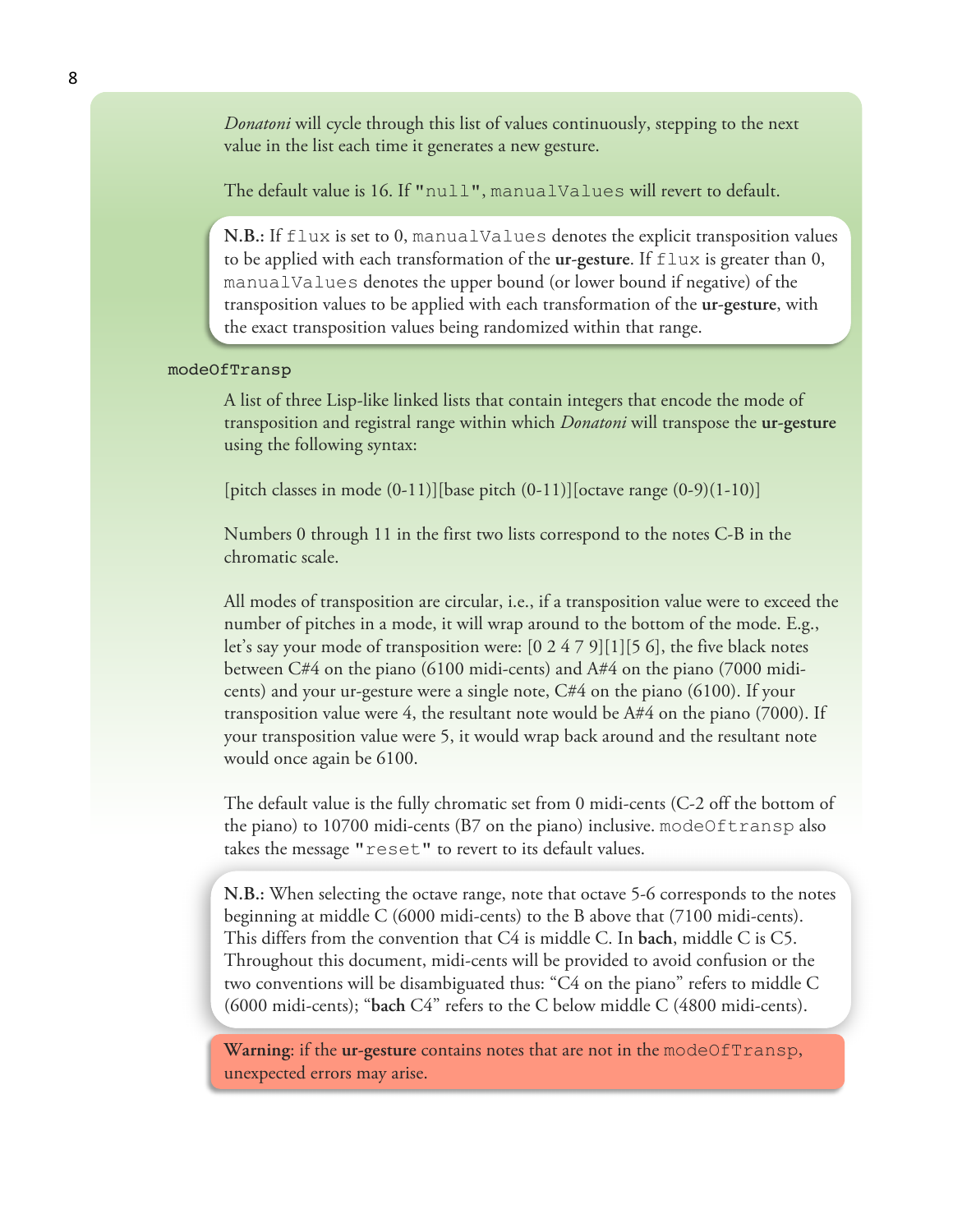Examples:

| The default fully chromatic set across all nine octaves would be written as |  |
|-----------------------------------------------------------------------------|--|
| "[0 1 2 3 4 5 6 7 8 9 10 11] [0] [0 10]"                                    |  |
| The mode of C-major across all nine octaves would be written as             |  |
| " [0 2 4 5 7 9 11] [0] [0 10]"                                              |  |
|                                                                             |  |
| The mode of F-major across all nine octaves would be written as             |  |
| " [0 2 4 5 7 9 11] [5] [0 10]"                                              |  |
|                                                                             |  |
| The mode of C-mixolydian across all nine octaves would be written as        |  |
| "[0 2 4 5 7 9 10] [0] [0 10] "                                              |  |
|                                                                             |  |
| The mode of F-major, beginning on C (scale degree 5) and ending on $B$      |  |
| (scale degree 4), across all nine octaves would be written as               |  |
| "[0 2 4 5 7 9 10] [0] [0 10] "                                              |  |

#### flux

**Improvisational Flux (Φ)** of the transposition function**.** A float between 0.0 and 1.0 that affects 1) how often a new transposition value will be generated and 2) how large that value will be. See Glossary for more on **Improvisational Flux**.

If set to 0, no randomization will occur and transposition function will simply step through the list of transposition values specified in manualValues. If greater than 0, transposition values will be bounded by the value(s) specified in manualValues. If manualValues is "null", the maximum transposition value will be 16.

Interpolates linearly between breakpoints.

#### polarity

An integer value (0 or 1) that specifies whether transposition values will be generated in a monopolar or bipolar manner when  $f$ lux is greater than 0.

#### If flux is greater than 0,

If 0, transposition is monopolar and positive and negative values are obeyed as specified in manualValues. If no manualValues are specified, the default positive value of 16 is used.

If 1, transposition is bipolar and the sign of new transposition values will be randomized.

If flux is 0, polarity is monopolar.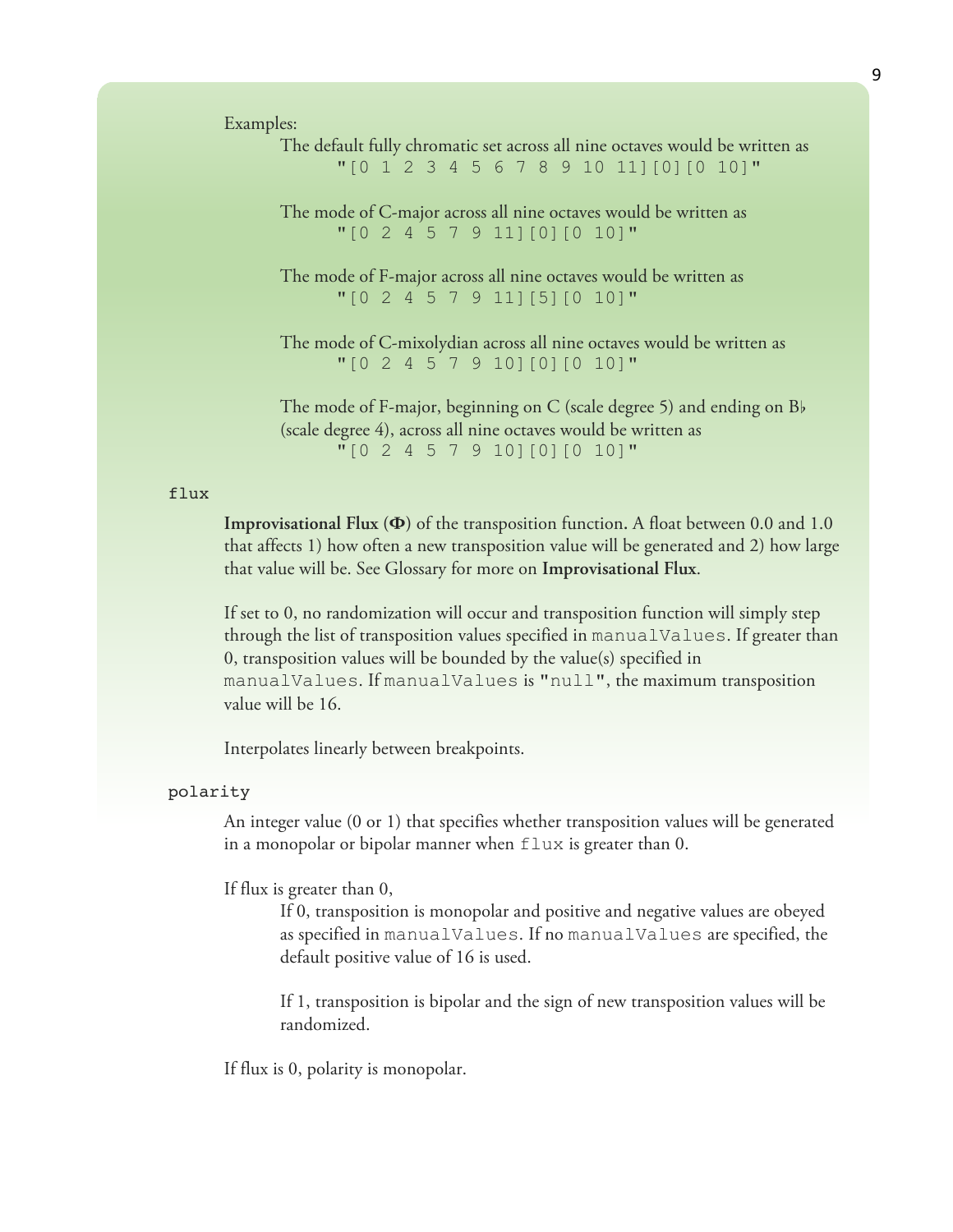Default value is 0 (monopolar).

#### inversion

An object containing data that describes how the pitches in the **ur-gesture** will be inverted in a particular voice at a particular breakpoint.

#### onOff

An integer value (1 or 0) that specifies whether inversion will be applied to the pitches of the **ur-gesture** in a particular voice at a particular breakpoint.

### manualValues

A list of midi-cents (integers or floats), denoting the pitch around which to invert the gesture if flux is 0.

*Donatoni* will cycle through this list of values continuously, stepping to the next value in the list each time it generates a new gesture.

If 0 or "null", no inversion will occur. If flux is greater than 0, *Donatoni* will disregard manualValues.

#### flux

**Improvisational Flux (Φ)** of the inversion function**.** A float between 0.0 and 1.0 that affects 1) how often a new inversion value will be generated and 2) how far from the pitch centroid of the **ur-gesture** that inversion value will be. See Glossary for more on **Improvisational Flux**.

If flux is close to 0, inversion will occur around the pitch centroid of the **urgesture**. As flux approaches 1, pitches will invert around a randomly selected pitch within a pitch space the bounds of which approach the highest and lowest notes in the **ur-gesture**. Thus, assuming a flux of 1, the highest pitch around which the inversion function will invert a gesture is the highest pitch in its **ur-gesture**, and the lowest pitch around which the inversion function will invert a gesture is the lowest pitch in its **ur-gesture**.

If set to 0, no randomization will occur and the inversion function will simply step through the list of inversion values specified in manualValues.

Interpolates linearly between breakpoints.

#### pRetro

An object containing data that describes how the pitches in the **ur-gesture** will be retrogressed in a particular voice at a particular breakpoint.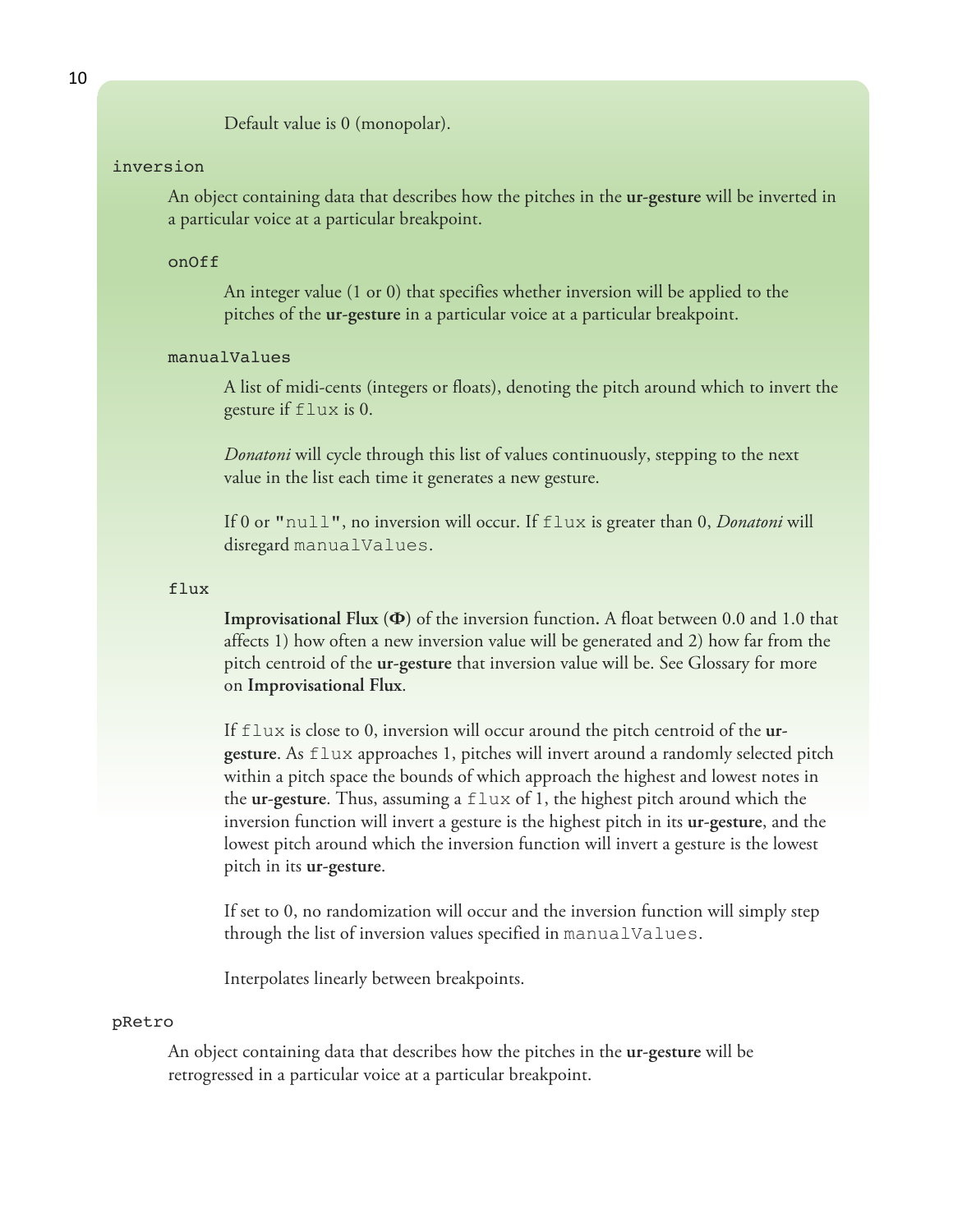#### onOff

An integer value (1 or 0) that specifies whether retrogression will be applied to the pitches of the **ur-gesture** in a particular voice at a particular breakpoint.

#### manualValues

A list of integers (1 or 0) denoting whether the pitches are arranged normally (0) or in retrograde (1).

*Donatoni* will cycle through this list of values continuously, stepping to the next value in the list each time it generates a new gesture.

If 0 or "null", no retrogression will occur. If flux is greater than 0, *Donatoni* will disregard manualValues.

### flux

**Improvisational Flux (Φ)** of the pitch retrogression function**.** A float between 0.0 and 1.0 that affects how often the pitch retrogression function will be applied to the **ur-gesture**. See Glossary for more on **Improvisational Flux**.

If set to 0, no randomization will occur and the rhythm retrogression function will simply step through the list of retrogression values specified in manualValues.

Interpolates linearly between breakpoints.

#### pRot

An object containing data that describes how the pitches in the **ur-gesture** will be rotated in a particular voice at a particular breakpoint.

#### onOff

An integer value (1 or 0) that specifies whether rotation will be applied to the pitches of the **ur-gesture** in a particular voice at a particular breakpoint.

### manualValues

A list of integers, positive or negative, denoting the rotation values to be applied to the **ur-gesture** in a particular voice at a particular breakpoint.

*Donatoni* will cycle through this list of values continuously, stepping to the next value in the list each time it generates a new gesture.

If 0 or "null", no rotation will occur. If flux is greater than 0, *Donatoni* will disregard manualValues.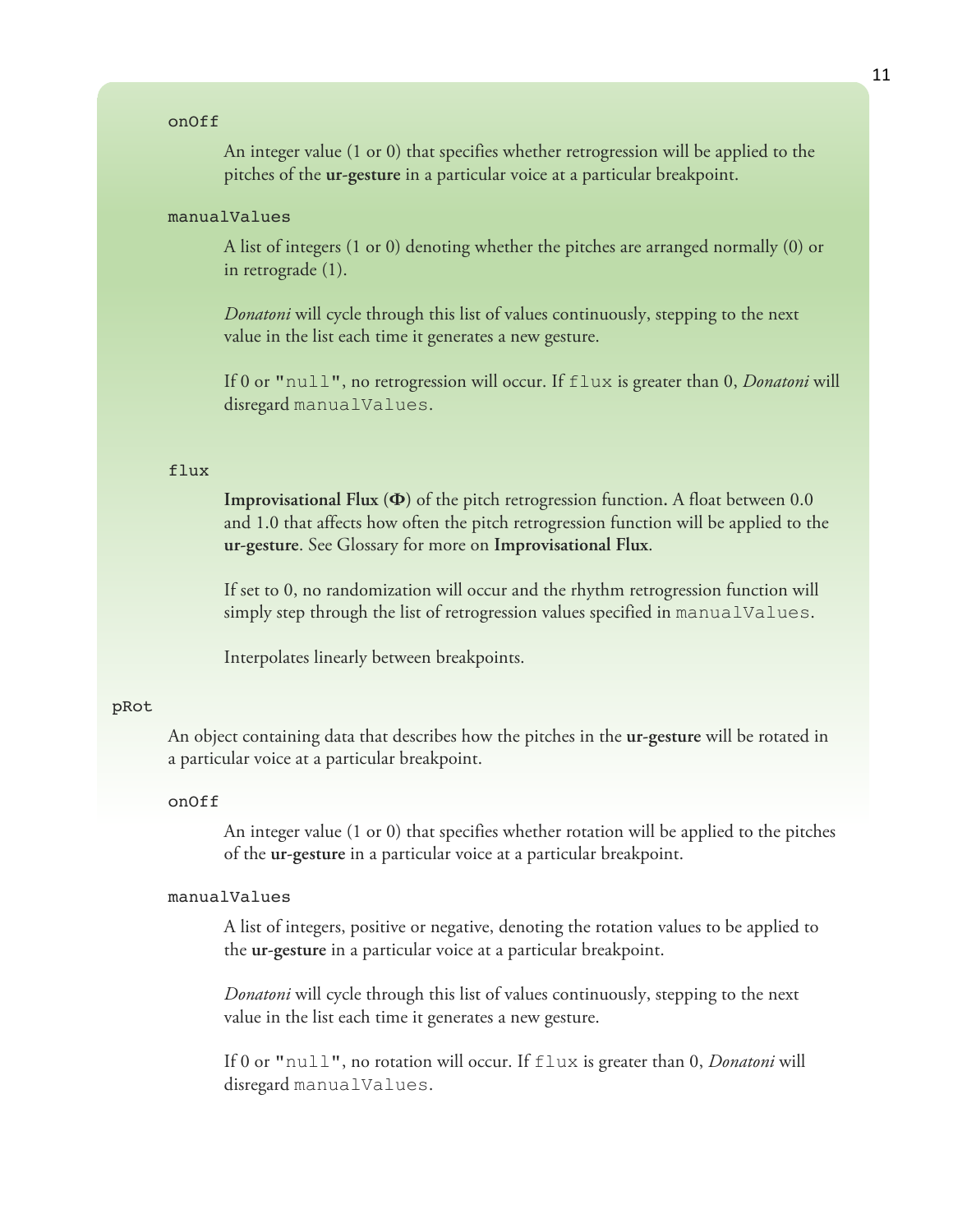### polarity

An integer value (0, 1, or 2) that specifies the polarity of the rotation values generated by *Donatoni* if flux is greater than 0.

### If  $f$ lux is greater than 0,

If 0, *Donatoni* will generate only positive rotation values.

If 1, *Donatoni* will generate both positive and negative values.

If 2, *Donatoni* will generate only negative rotation values.

If flux is 0, *Donatoni* will disregard polarity and respect the sign of rotation values specified in manualValues.

The default value is 1.

#### flux

**Improvisational Flux (Φ)** of the pitch rotation function**.** A float between 0.0 and 1.0 that affects 1) how often a new rotation value will be generated and 2) how large a rotation value—relative to the number of notes in the **ur-gesture**—will be. See Glossary for more on **Improvisational Flux**.

A flux near 0 will infrequently rotate the pitches by relatively few steps, while a flux of 1 will rotate the pitches constantly at great intervals with respect to the number of pitches in the **ur-gesture**.

If set to 0, no randomization will occur and the pitch rotation function will simply step through the list of rotation values specified in manualValues.

Interpolates linearly between breakpoints.

#### pScramb

An object containing data that describes how the pitches in the **ur-gesture** will be scrambled in a particular voice at a particular breakpoint.

#### onOff

An integer value (1 or 0) that specifies whether scrambling will be applied to the pitches of the **ur-gesture** in a particular voice at a particular breakpoint.

#### manualValues

A list of integers (0, 1, or 2) denoting whether the gesture is unscrambled (0), remains scrambled (1), or is re-scrambled (2).

*Donatoni* will cycle through this list of values continuously, stepping to the next value in the list each time it generates a new gesture.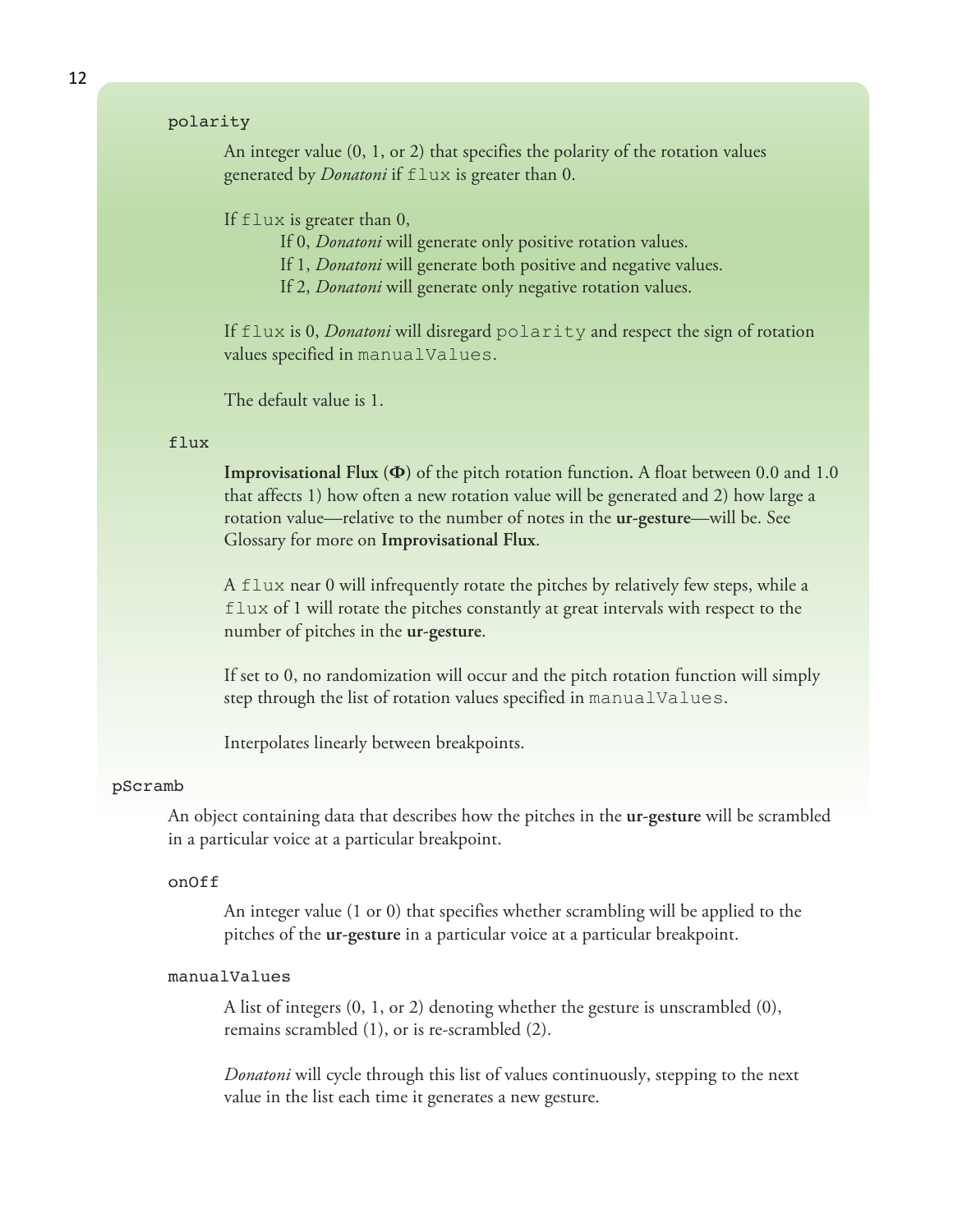If 0 or "null", no pitch scrambling will occur. If flux is greater than 0, *Donatoni* will disregard manualValues.

### mode

An integer value (0 or 1) that specifies whether *Donatoni* will exclude the unscrambled version of the gesture among its randomized pitch scrambling values, if flux is greater than 0.

### If flux is greater than 0,

If 0, *Donatoni* will include unscrambled versions of the gesture in its randomized output (it will generate scrambling values of 0, 1, or 2). If 1, *Donatoni* will exclude unscrambled versions of the gesture in its randomized output (it will generate scrambling values of 1 or 2).

If flux is 0, *Donatoni* will disregard mode and respect the scrambling values specified in manualValues.

The default value is 0.

#### flux

**Improvisational Flux (Φ)** of the pitch scrambling function**.** A float between 0.0 and 1.0 that affects how often the pitches from the ur-gesture will be scrambled. See Glossary for more on **Improvisational Flux**.

A flux near 0 will infrequently scramble the pitches, while a flux of 1 will scramble the pitches constantly.

If set to 0, no randomization will occur and the pitch scrambling function will simply step through the list of scrambling values specified in manualValues.

Interpolates linearly between breakpoints.

#### augDim

An object containing data that describes how the rhythms in the **ur-gesture** will be augmented or diminished in a particular voice at a particular breakpoint.

#### onOff

An integer value (1 or 0) that specifies whether augmentation/diminution will be applied to the rhythms of the **ur-gesture** in a particular voice at a particular breakpoint.

### manualValues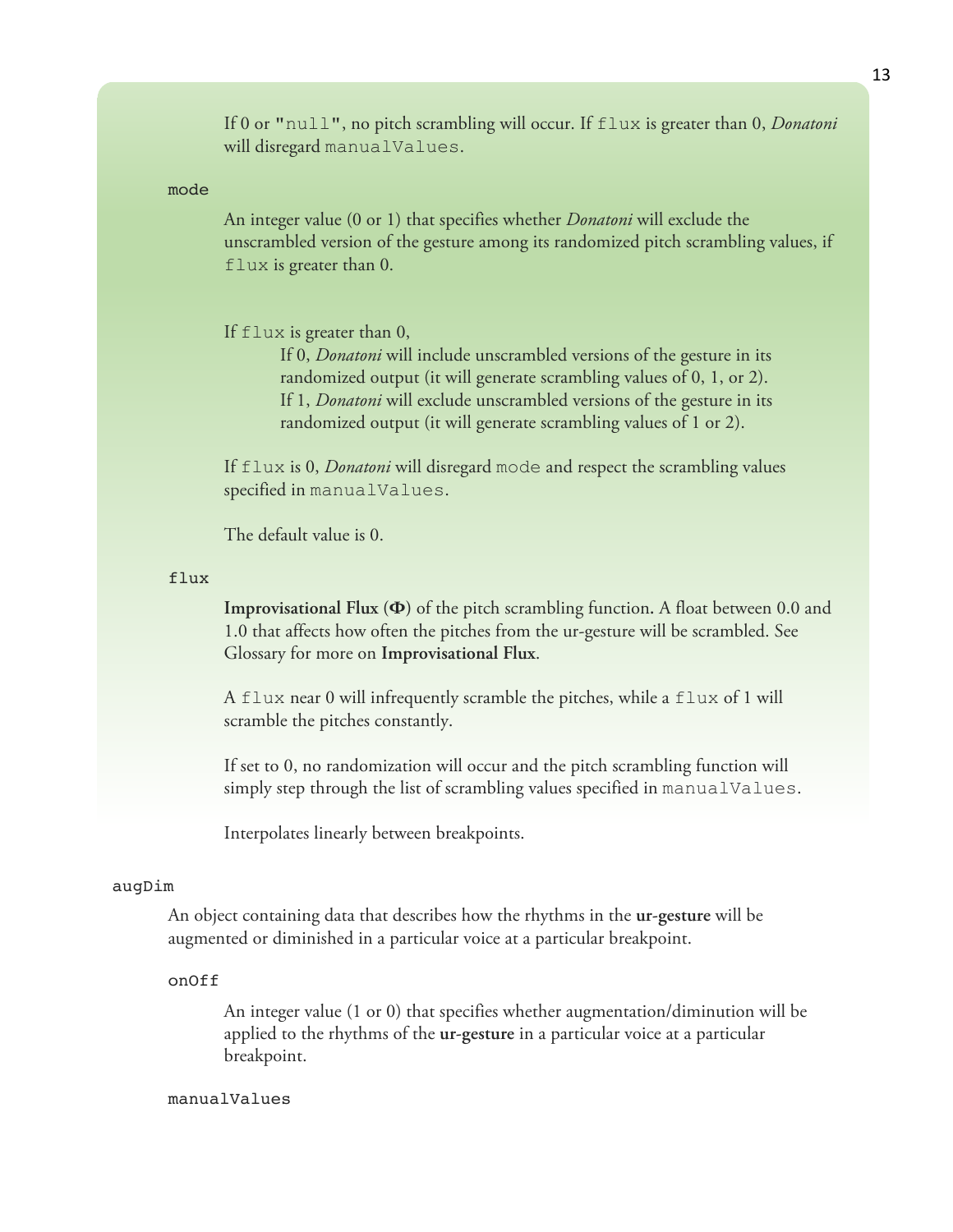A list of rationals (each enclosed in square brackets; e.g., "[1][1/2][3/4]") denoting the coefficients by which the durations of the ur-gesture will be multiplied.

*Donatoni* will cycle through this list of values continuously, stepping to the next value in the list each time it generates a new gesture.

If 0 or "null", no augmentation/diminution will occur and manualValues will default to [1]. If flux is greater than 0, *Donatoni* will disregard manualValues.

#### flux

**Improvisational Flux (Φ)** of the augmentation/diminution function**.** A float between 0.0 and 1.0 that affects 1) how often the durations from the ur-gesture will be augmented or diminished and 2) how much augmentation/diminution is applied with each transformation. See Glossary for more on **Improvisational Flux**.

A flux near 0 will slightly and infrequently augment or diminish the rhythms, while a  $f$ lux of 1 will greatly and constantly augment or diminish the rhythms.

The maximum factor by which durations are multiplied or divided is 6.

If set to 0, no randomization will occur and the augmentation/diminution function will simply step through the list of augmentation/diminution values specified in manualValues.

Interpolates linearly between breakpoints.

#### rRetro

An object containing data that describes how the rhythms in the **ur-gesture** will be retrogressed in a particular voice at a particular breakpoint.

### onOff

An integer value (1 or 0) that specifies whether retrogression will be applied to the rhythms of the **ur-gesture** in a particular voice at a particular breakpoint.

#### manualValues

A list of integers (1 or 0) denoting whether the rhythms are arranged normally (0) or in retrograde (1).

*Donatoni* will cycle through this list of values continuously, stepping to the next value in the list each time it generates a new gesture.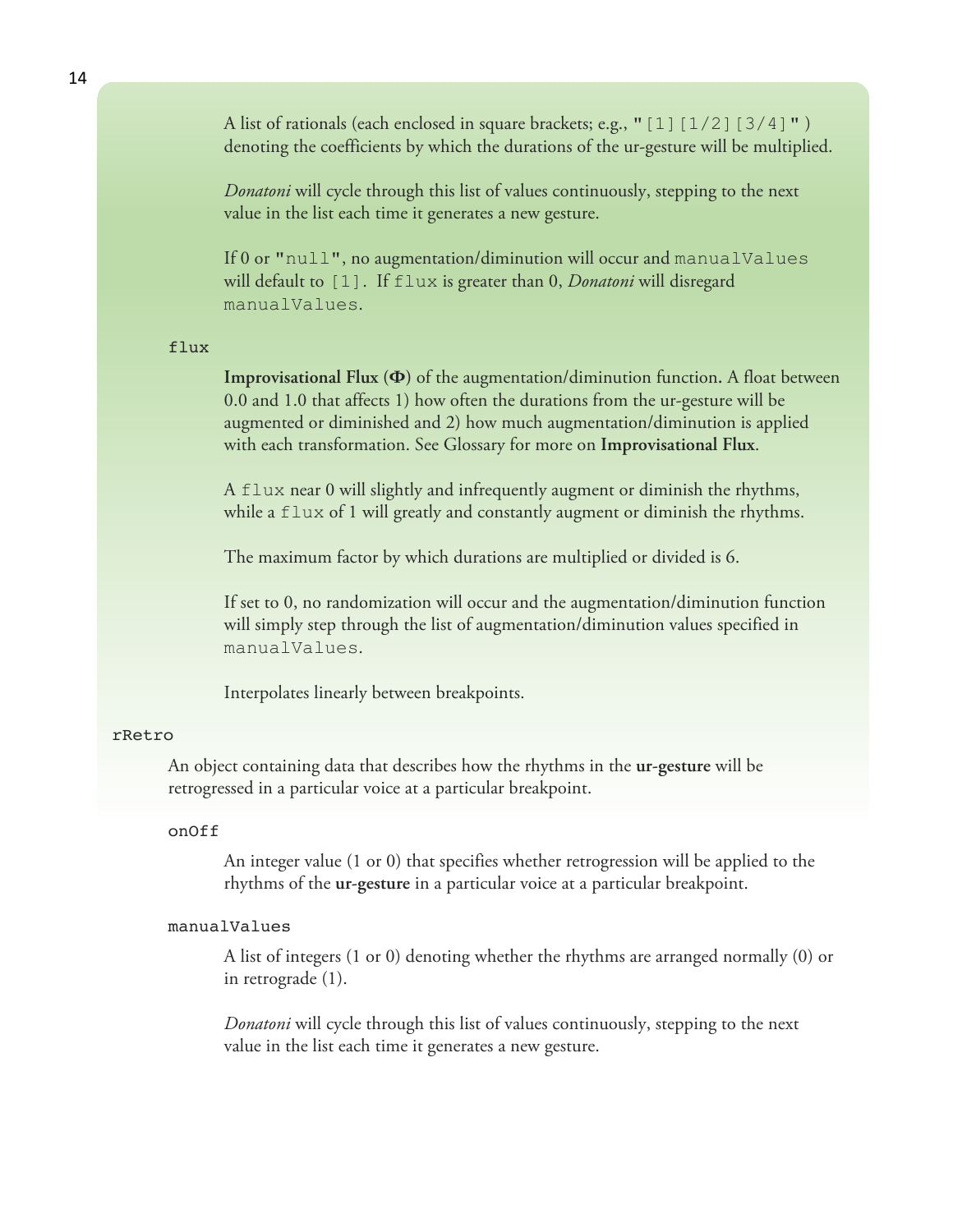If 0 or "null", no retrogression will occur. If flux is greater than 0, *Donatoni* will disregard manualValues.

### flux

**Improvisational Flux (Φ)** of the rhythm retrogression function**.** A float between 0.0 and 1.0 that affects how often the rhythm retrogression function will be applied to the **ur-gesture**. See Glossary for more on **Improvisational Flux**.

If set to 0, no randomization will occur and the rhythm retrogression function will simply step through the list of retrogression values specified in manualValues.

Interpolates linearly between breakpoints.

#### rRot

An object containing data that describes how the rhythms in the **ur-gesture** will be rotated in a particular voice at a particular breakpoint.

### onOff

An integer value (1 or 0) that specifies whether rotation will be applied to the rhythms of the **ur-gesture** in a particular voice at a particular breakpoint.

### manualValues

A list of integers, positive or negative, denoting the rotation values to be applied to the **ur-gesture** in a particular voice at a particular breakpoint.

*Donatoni* will cycle through this list of values continuously, stepping to the next value in the list each time it generates a new gesture.

If 0 or "null", no rotation will occur. If flux is greater than 0, *Donatoni* will disregard manualValues.

### polarity

An integer value (0, 1, or 2) that specifies the polarity of the rotation values generated by *Donatoni* if flux is greater than 0.

### If flux is greater than 0,

If 0, *Donatoni* will generate only positive rotation values.

If 1, *Donatoni* will generate both positive and negative values.

If 2, *Donatoni* will generate only negative rotation values.

If flux is 0, *Donatoni* will disregard polarity and respect the sign of rotation values specified in manualValues.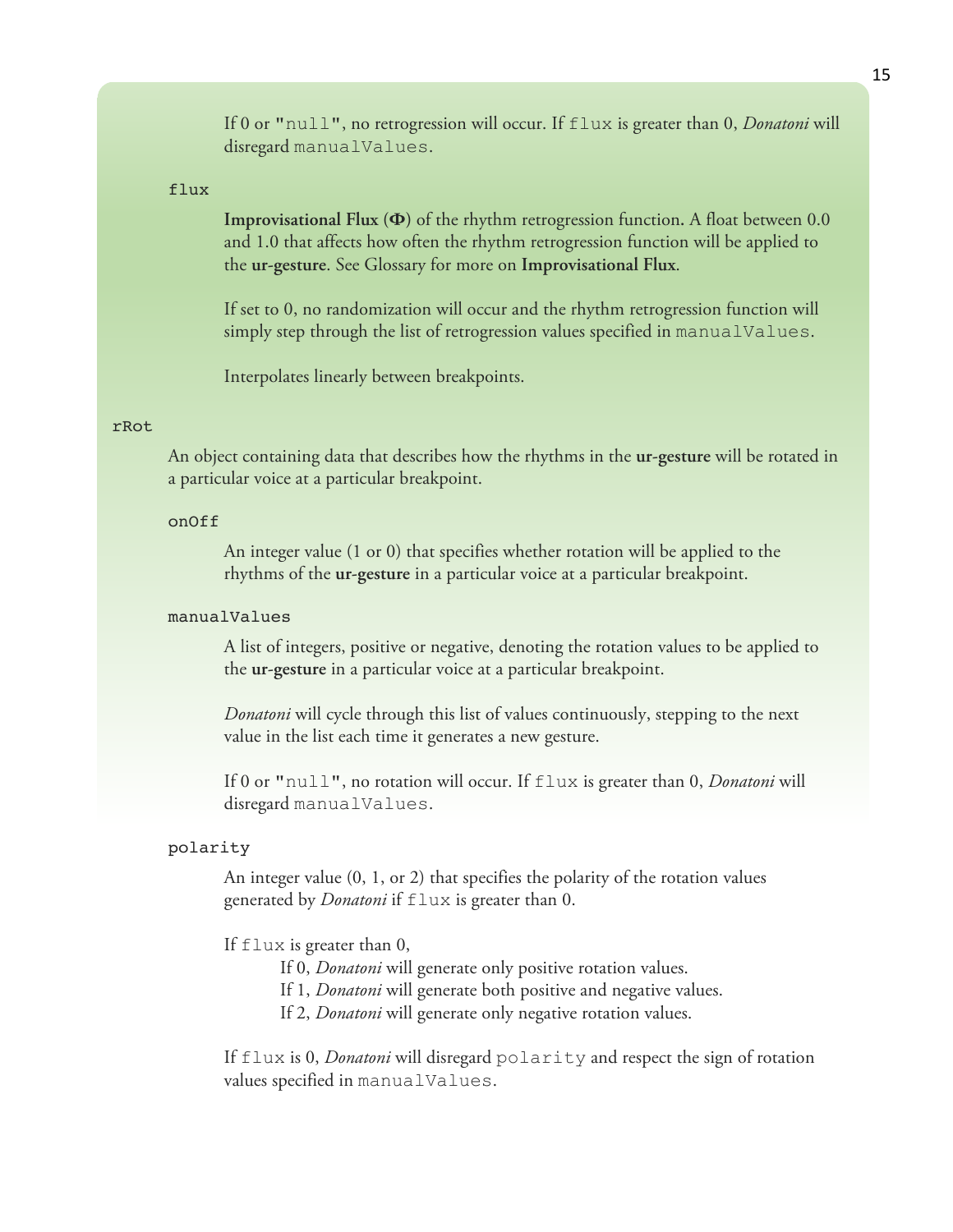The default value is 1.

flux

**Improvisational Flux (Φ)** of the rhythm rotation function**.** A float between 0.0 and 1.0 that affects 1) how often a new rotation value will be generated and 2) how large a rotation value—relative to the number of notes in the **ur-gesture**—will be. See Glossary for more on **Improvisational Flux**.

A flux near 0 will infrequently rotate the rhythms by relatively few steps, while a  $f$ lux of 1 will rotate the rhythms constantly at great intervals with respect to the number of pitches in the **ur-gesture**.

If set to 0, no randomization will occur and the rhythm rotation function will simply step through the list of rotation values specified in manualValues.

Interpolates linearly between breakpoints.

#### prRot

An object containing data that describes how the rhythms and pitches (coupled together) in the **ur-gesture** will be rotated in a particular voice at a particular breakpoint.

#### onOff

An integer value (1 or 0) that specifies whether rotation will be applied to the rhythm and pitch of the **ur-gesture** in a particular voice at a particular breakpoint.

#### manualValues

A list of integers, positive or negative, denoting the rotation values to be applied to the **ur-gesture** in a particular voice at a particular breakpoint.

*Donatoni* will cycle through this list of values continuously, stepping to the next value in the list each time it generates a new gesture.

If 0 or "null", no rotation will occur. If flux is greater than 0, *Donatoni* will disregard manualValues.

#### polarity

An integer value (0, 1, or 2) that specifies the polarity of the rotation values generated by *Donatoni* if flux is greater than 0.

### If flux is greater than 0,

If 0, *Donatoni* will generate only positive rotation values.

If 1, *Donatoni* will generate both positive and negative values.

If 2, *Donatoni* will generate only negative rotation values.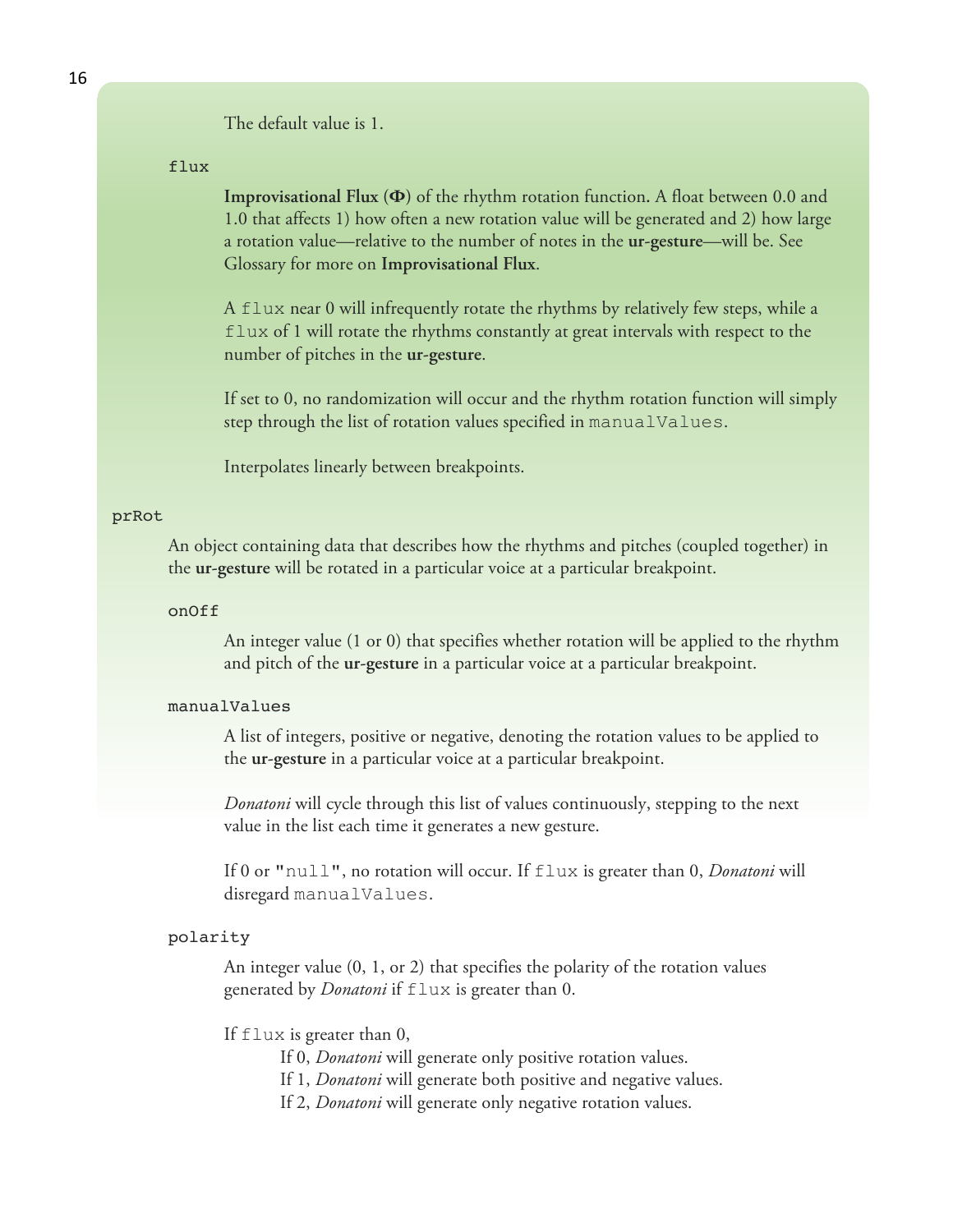If flux is 0, *Donatoni* will disregard polarity and respect the sign of rotation values specified in manualValues.

The default value is 1.

#### flux

**Improvisational Flux (Φ)** of the pitch and rhythm rotation function**.** A float between 0.0 and 1.0 that affects 1) how often a new rotation value will be generated and 2) how large a rotation value—relative to the number of notes in the **urgesture**—will be. See Glossary for more on **Improvisational Flux**.

A flux near 0 will infrequently rotate the rhythm and pitch by relatively few steps, while a  $\text{flux of 1 will rotate the rhythm and pitch constantly at great intervals with}$ respect to the number of pitches in the **ur-gesture**.

If set to 0, no randomization will occur and the pitches and rhythm rotation function will simply step through the list of rotation values specified in manualValues.

Interpolates linearly between breakpoints.

### rScramb

An object containing data that describes how the rhythms in the **ur-gesture** will be scrambled in a particular voice at a particular breakpoint.

#### onOff

An integer value (1 or 0) that specifies whether scrambling will be applied to the rhythms of the **ur-gesture** in a particular voice at a particular breakpoint.

#### manualValues

A list of integers (0, 1, or 2) denoting whether the gesture is unscrambled (0), remains scrambled (1), or is re-scrambled (2).

*Donatoni* will cycle through this list of values continuously, stepping to the next value in the list each time it generates a new gesture.

If 0 or "null", no rhythm scrambling will occur. If flux is greater than 0, *Donatoni* will disregard manualValues.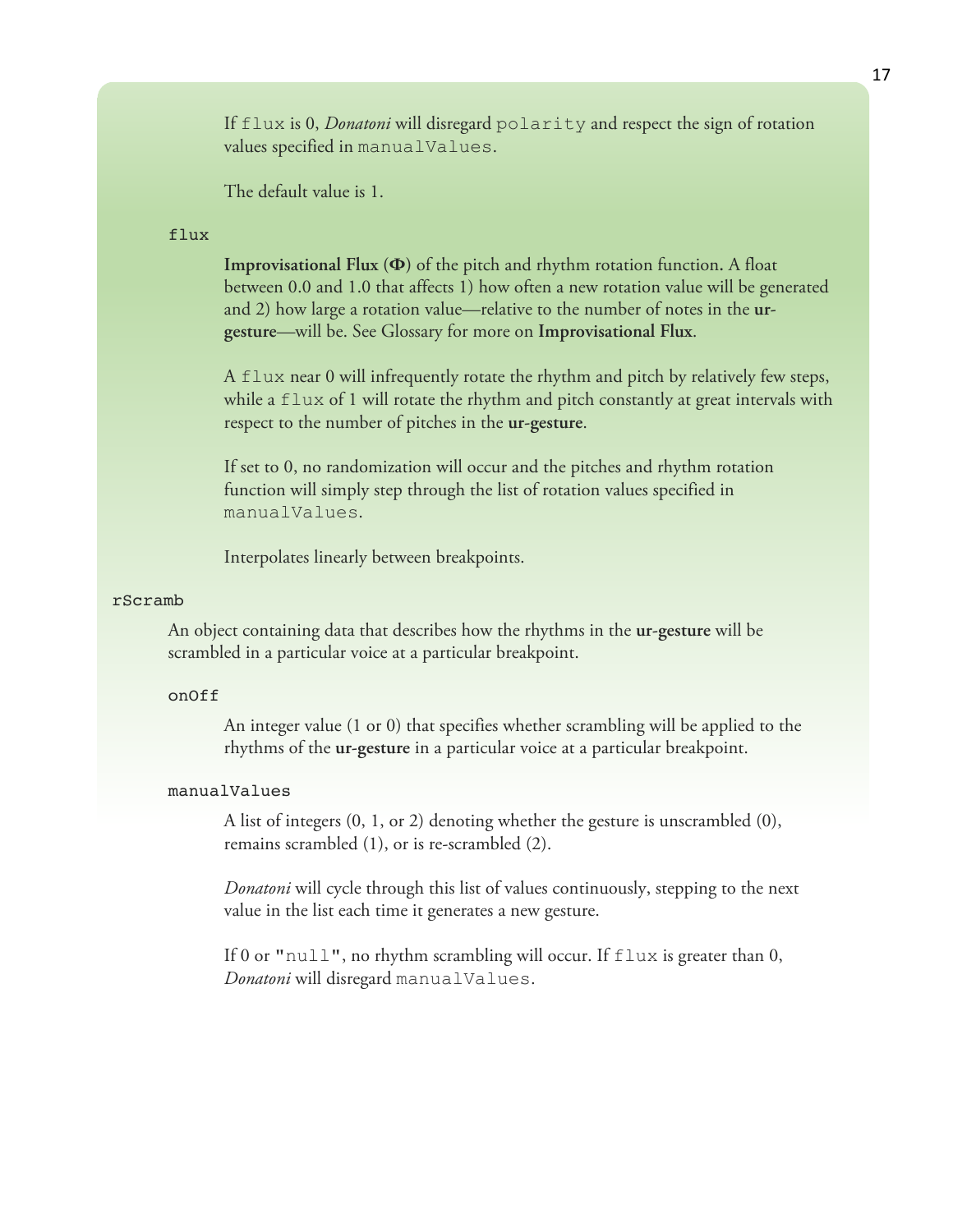### mode

An integer value (0 or 1) that specifies whether *Donatoni* will exclude the unscrambled version of the gesture among its randomized rhythm scrambling values, if flux is greater than 0.

If flux is greater than 0,

If 0, *Donatoni* will include unscrambled versions of the gesture in its randomized output (it will generate scrambling values of 0, 1, or 2). If 1, *Donatoni* will exclude unscrambled versions of the gesture in its randomized output (it will generate scrambling values of 1 or 2).

If flux is 0, *Donatoni* will disregard mode and respect the scrambling values specified in manualValues.

The default value is 0.

#### flux

**Improvisational Flux (Φ)** of the rhythm scrambling function**.** A float between 0.0 and 1.0 that affects how often the rhythm from the ur-gesture will be scrambled. See Glossary for more on **Improvisational Flux**.

A flux near 0 will infrequently scramble the rhythm, while a flux of 1 will scramble the rhythm constantly.

If set to 0, no randomization will occur and the rhythm scrambling function will simply step through the list of scrambling values specified in manualValues.

Interpolates linearly between breakpoints.

#### window

An object containing data that describes how the **ur-gesture** will be windowed in a particular voice at a particular breakpoint.

#### onOff

An integer value (1 or 0) that specifies whether windowing will be applied to the notes of the **ur-gesture** in a particular voice at a particular breakpoint.

### manualValues

A list of integer pairs, each pair enclosed in square brackets []. The first number of each pair denotes the ordinal note from the beginning of the **ur-gesture** after which the windowed gesture will begin. The second number of each pair denotes the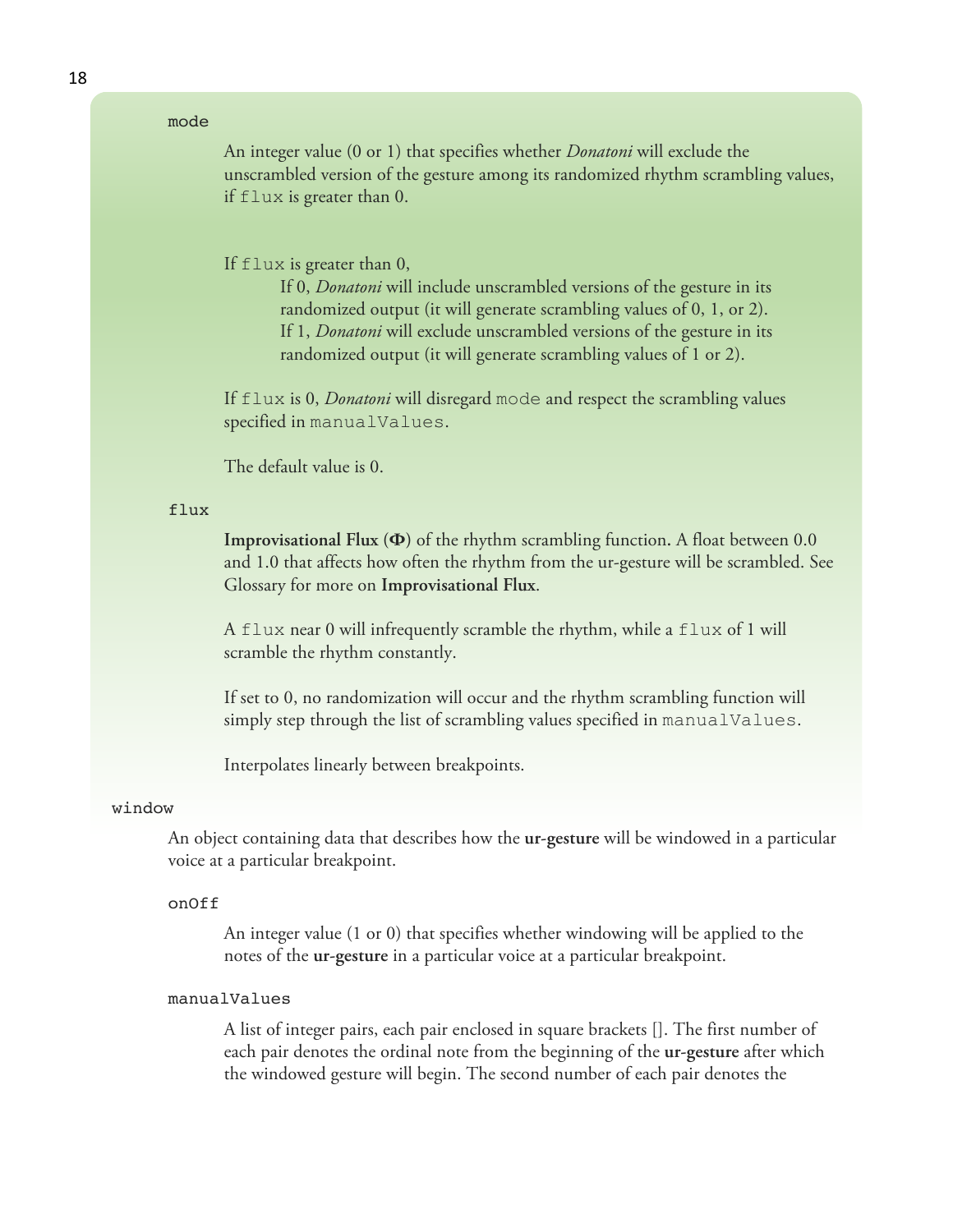ordinal note from the end of the **ur-gesture** before which the windowed gesture will end.

*Donatoni* will cycle through this list of values continuously, stepping to the next value in the list each time it generates a new gesture.

If 0 or "null", no retrogression will occur. If flux is greater than 0, *Donatoni* will disregard manualValues.

**Warning:** If the windowing values exceed the number of notes in the gesture, unexpected errors may arise. Bear in mind that the function first truncates the beginning of the melody, then truncates the end of the melody. Therefore, care must be taken that the second number in each pair doesn't exceed the difference of the total number of notes in the **ur-gesture** minus the first number of the windowing value (i.e., the total number of notes in the gesture that are left after the front of it has been truncated).

Examples:

A windowing function with the windowing values [1 1] applied to a five-note melody would truncate the first and last notes from the melody, resulting in a three-note melody consisting of the middle three notes of the original melody.

### flux

**Improvisational Flux (Φ)** of the windowing function**.** A float between 0.0 and 1.0 that affects how 1) often a new window will be applied to the **ur-gesture**, and 2) how much variation there is from one window to the next. See Glossary for more on **Improvisational Flux**.

A flux close to zero will result in infrequent and light windowing applied to the **urgesture**, while a flux of 1 will result in constantly changing window sized ranging from very large to very small.

If set to 0, no randomization will occur and the windowing function will simply step through the list of windowing values specified in manualValues.

Interpolates linearly between breakpoints.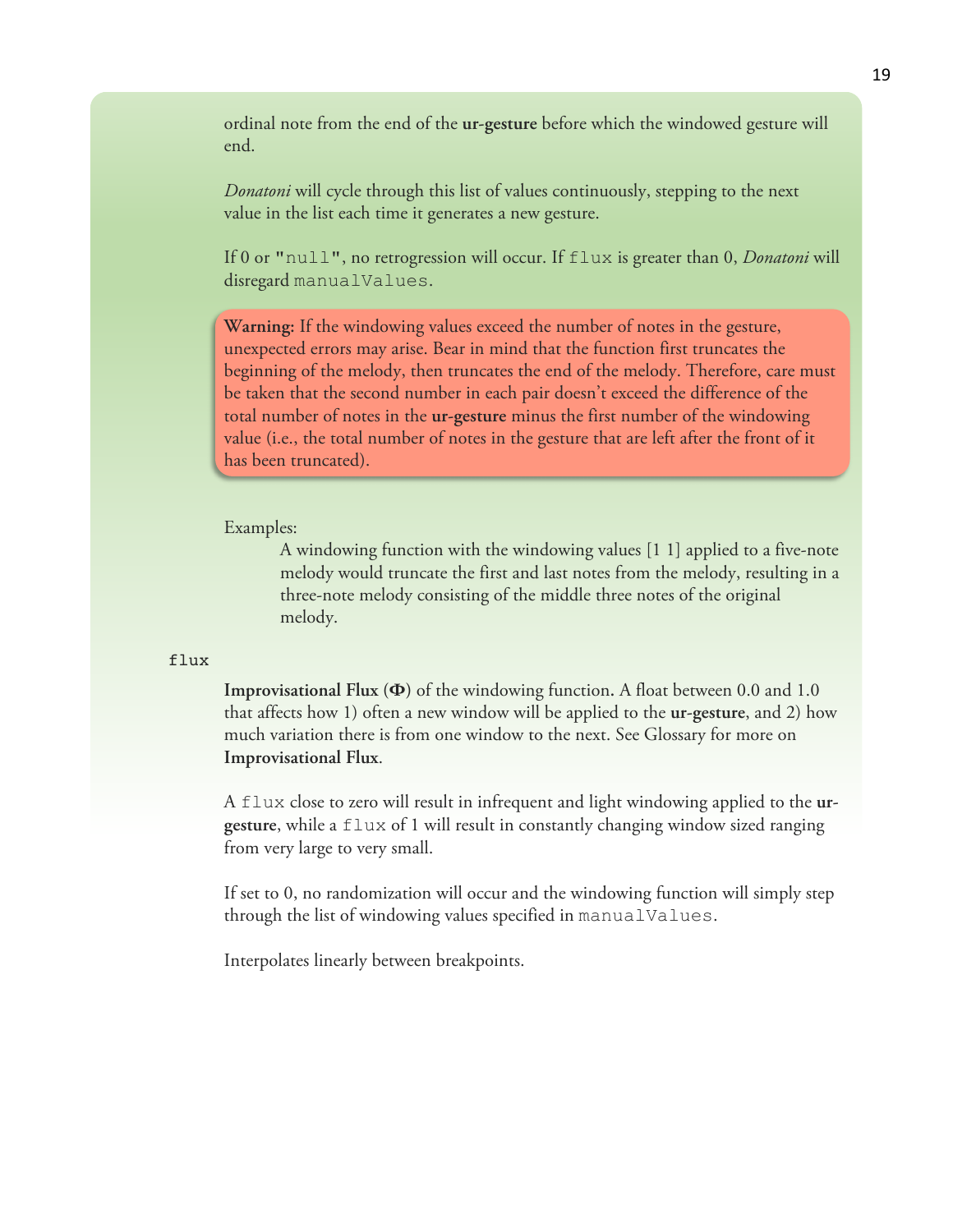## Syrinx Voice Parameters

### progNum

An integer value corresponding to the program number that a synth of a particular voice will use at a particular timestamp. Each program is essentially an instrument preset. There are up to 128 possible programs.

### volume

A float value between 0.0 and 1.0 that adjusts the master volume fader for a particular synth.

Interpolates linearly between breakpoints.

### ctrl001, ctrl002, ctrl003, ctrl004

Float values between 0.0 and 1.0 that correspond to the first four MIDI controllers for each voice.

A value of "null" in any of the control values at the first breakpoint (" $0.0$ ") of the improvisation scheme will disable that control signal, allowing the program's default settings for that control value to take priority. This behavior is similar to active in *Donatoni* above.

N.B.: If "null" is applied to a control value the first breakpoint ("0.0"), none of the other breakpoints will be read. Conversely, "null" can only disable a control signal if it's used at the first breakpoint ("0.0"). If it is used at subsequent breakpoints, *Interpol* will interpolate over it as though the breakpoint didn't exist. To avoid unexpected errors, only use "null" if you know you will not be adjusting a certain MIDI controller away from its defaults for the duration of the piece. When in doubt, use explicit float values.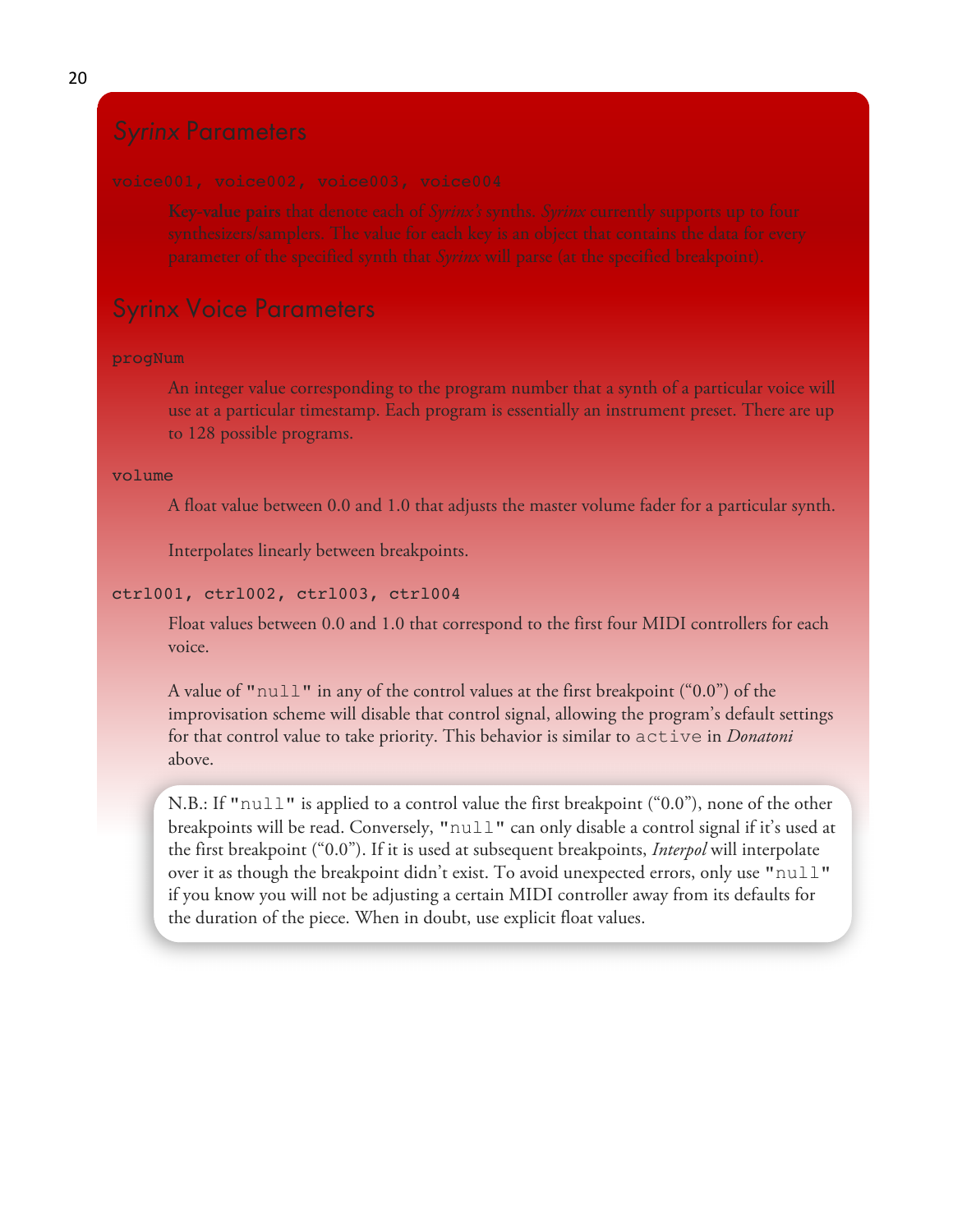## *Quincy* Parameters

#### qClock

An object containing data for configuring and controlling *Quincy's* internal clock that drives its transformations independently of *Donatoni* but with respect to the global tempo.

### onOff

An integer value (1 or 0) that specifies whether the  $qClock$  is turned on or off. Default value is 0.

### beatMult

An integer value that is multiplied by the global tempo to determine the pulse rate of qClock. Default value is 1.

### beatDiv

An integer value that by which four times the global tempo is divided to determine the pulse rate of qClock. Default value is 4.

### Examples:

With an arbitrary global tempo, and assuming a quarter note beat, to make the qClock pulse every quarter note the beatMult would be set to 1 and the beatDiv set to 1.

With an arbitrary global tempo, and assuming a quarter note beat, to make the qClock pulse every half note the beatMult would be set to 1 and the beatDiv set to 2.

With an arbitrary global tempo, and assuming a quarter note beat, to make the qClock pulse every two whole notes the beatMult would be set to 2 and the beatDiv set to 1.

With an arbitrary global tempo, and assuming a quarter note beat, to make the qClock pulse every half note septuplet the beatMult would be set to 2 and the beatDiv set to 7.

### qConfig

An Lisp-like linked list describing how each of *Syrinx's* voices map to *Qunicy's* 10-channel output at the particular timestamp. The list is 10 elements long, each element can consist of an integer—corresponding to the voice number of a *Syrinx* synth—or a list of integers—each integer corresponding to the voice number of a *Syrinx* synth.

A value of 0, [null], or nil denotes a muted channel.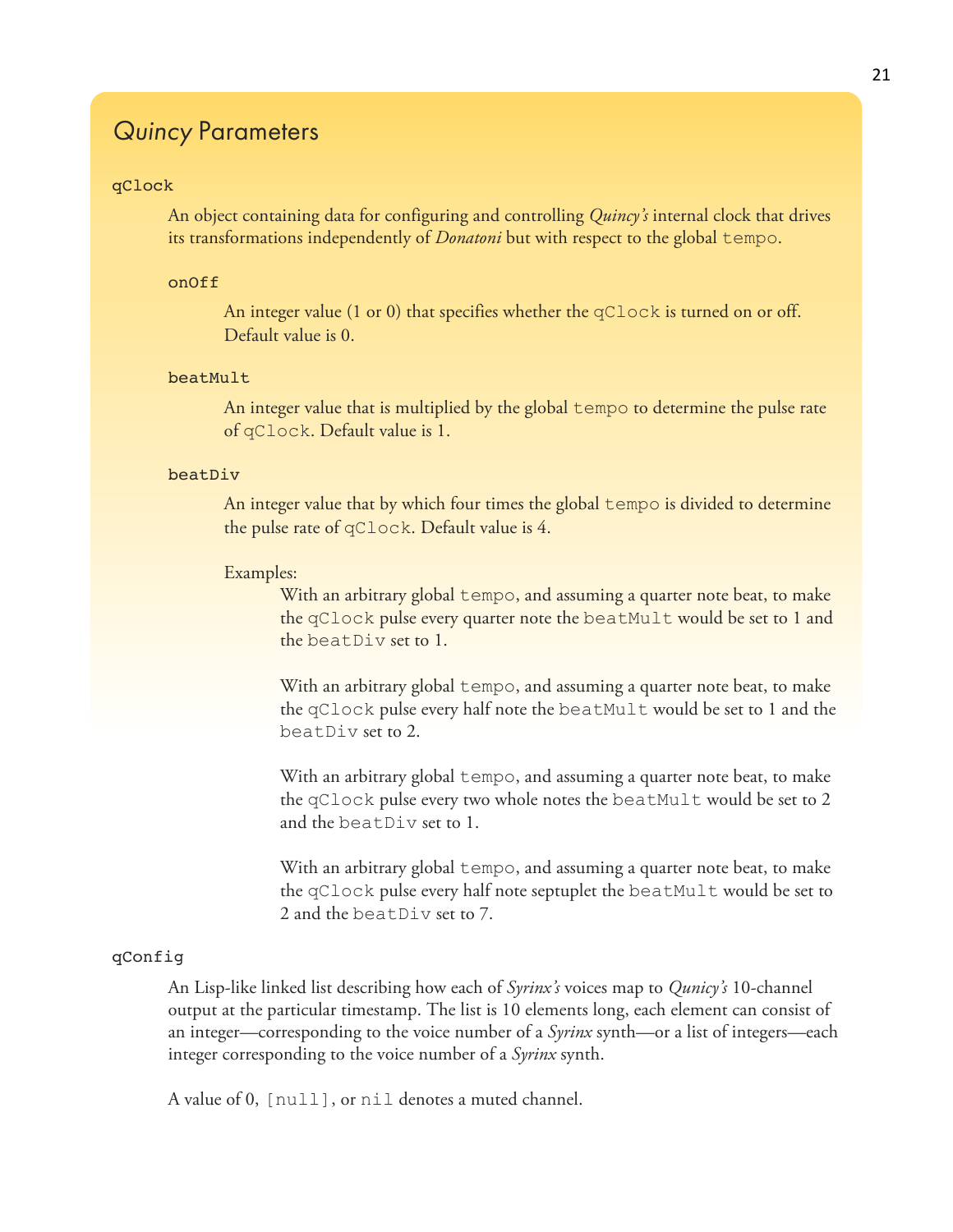22

```
The default configuration is arbitrarily "[1 \ 1 \ 1 \ 2 \ 3 \ 4 \ 3 \ 4 \ 3 \ 4]".
```
Example:

To send voices 1 and 2 through channels 1, 3, and 4; voice 3 to channels 5, 6, and 8; and voice 4 to channels 8 and 9, the appropriate  $q$ Config would be: "[[1 2][null][1 2][1 2] 3 3 0 [3 4] 4 nil]".

**N.B.:** in this example, 0, [null], and nil are used together to demonstrate their interchangeability. In a real-world application one may choose any of these three options to represent a muted channel, but consistency is highly recommended.

#### ramp

The time in milliseconds to crossfade between configurations with upper and lower bounds of 10000ms and 10ms respectively. The default, and recommended minimum, is 40ms.

### transform

An object containing data that describes the various transformations that will be applied to the qConfig at a particular breakpoint.

## *Quincy* Transformation Parameters

#### qRot

An object containing data that describes how *Quincy* rotates the input signals from *Syrinx* rotate through its various output channels at a particular breakpoint.

### onOff

An integer value (1 or 0) that specifies whether rotation will be applied to the qConfig in a particular voice at a particular breakpoint.

### affectedChannels

An unbracketed list of integers denoting the channels that will be affected by the channel rotation. Affected channels need not be contiguous or adjacent.

Also takes the message "all" to select all 10 channels and "null" to select none. Default value is "all".

#### Example:

With a qConfig of " $[1 2 1 2 3 0 0 4 0 0]$ ", to rotate the signals from synths 3 and 4 around channels 5-10, the appropriate affectedChannels value would be: "5 6 7 8 9 10"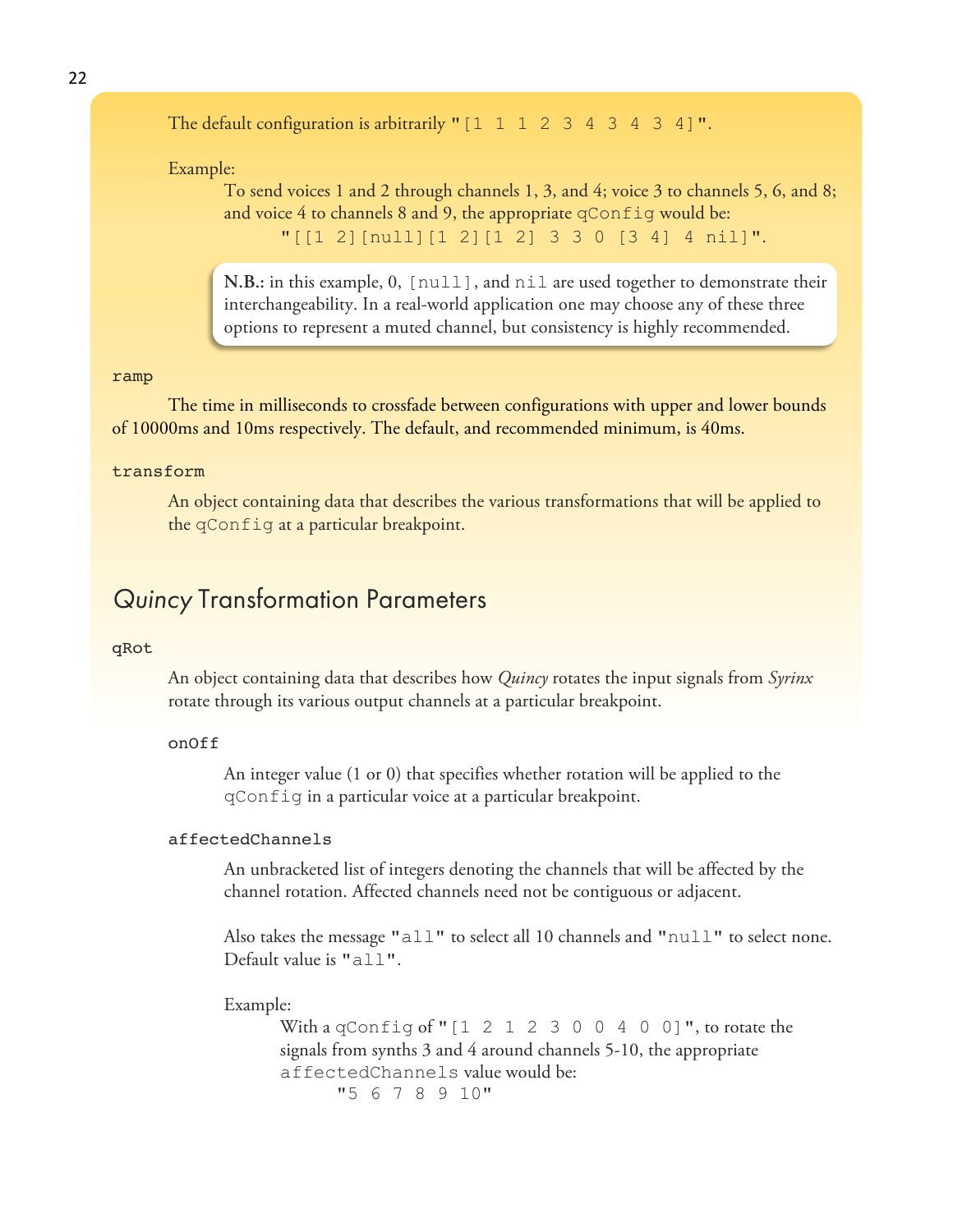### manualValues

A list of integers, positive or negative, denoting the rotation values to be applied to the qConfig at a particular breakpoint.

*Quincy* will cycle through this list of values continuously, stepping to the next value in the list each time it generates a new gesture.

If 0 or "null", no rotation will occur. If flux is greater than 0, *Quincy* will disregard manualValues.

#### polarity

An integer value (0, 1, or 2) that specifies the polarity of the rotation values generated by *Quincy* if flux is greater than 0.

#### If  $f$ lux is greater than 0,

If 0, *Quincy* will generate only positive rotation values.

If 1, *Quincy* will generate both positive and negative values.

If 2, *Quincy* will generate only negative rotation values.

If flux is 0, *Quincy* will disregard polarity and respect the sign of rotation values specified in manualValues.

The default value is 1.

#### flux

**Improvisational Flux (Φ)** of the channel rotation function**.** A float between 0.0 and 1.0 that affects 1) how often a new rotation value will be generated and 2) how large a rotation value—relative to the number of notes in the **ur-gesture**—will be. See Glossary for more on **Improvisational Flux**.

A flux near 0 will infrequently rotate the signals by relatively few steps, while a flux of 1 will rotate the signals constantly at great intervals

If set to 0, no randomization will occur and the channel rotation function will simply step through the list of rotation values specified in manualValues.

Interpolates linearly between breakpoints.

### qScramb

An object containing data that describes how the channels in the qConfig will be scrambled at a particular breakpoint.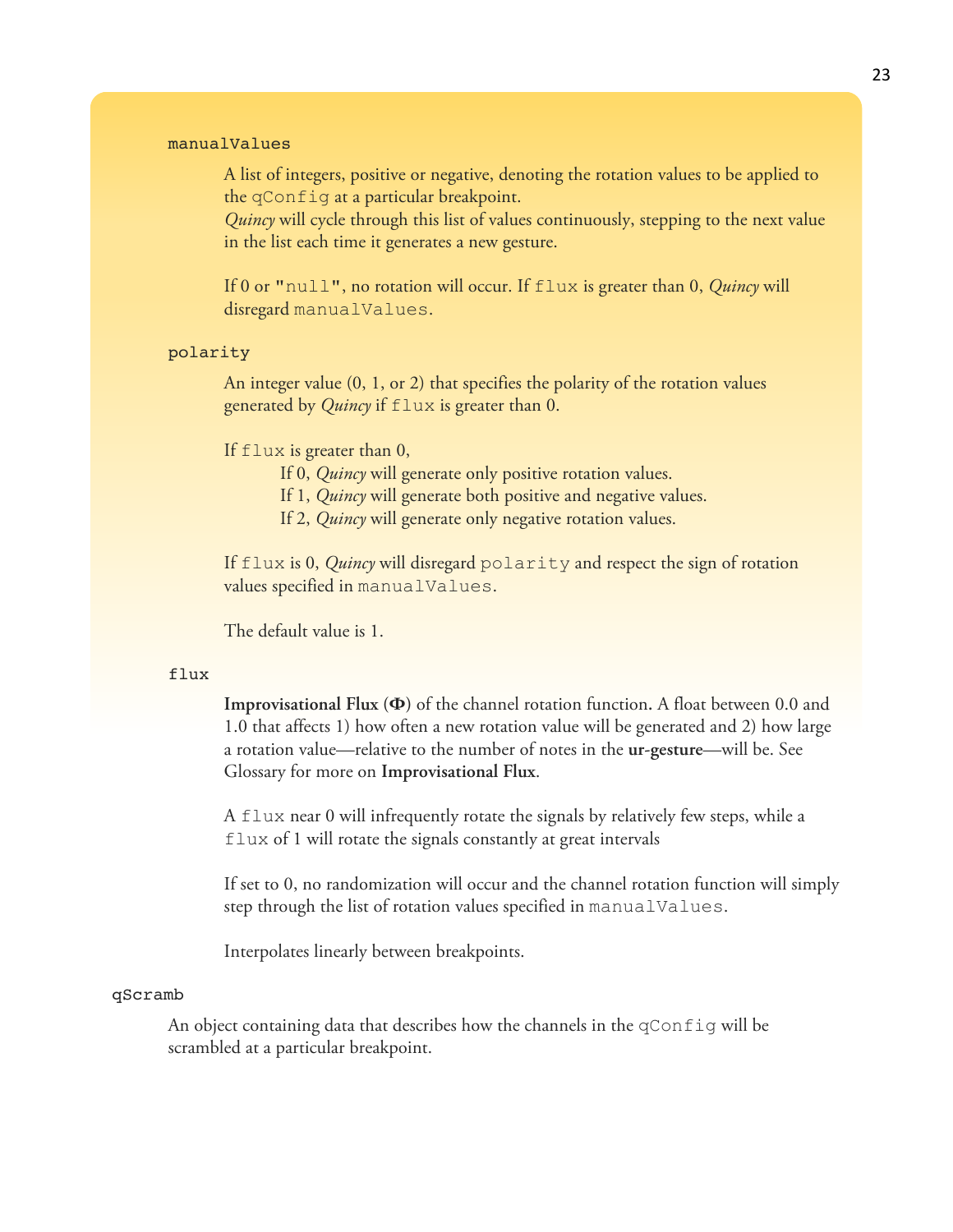### onOff

An integer value (1 or 0) that specifies whether scrambling will be applied to the channel mapping of the qConfig at a particular breakpoint.

### affectedChannels

An unbracketed list of integers denoting the channels that will be affected by the channel scrambling. Affected channels need not be contiguous or adjacent.

Also takes the message "all" to select all 10 channels and " $null"$  to select none. Default value is "all".

#### Example:

With a qConfig of " $[1 2 1 2 3 0 0 4 0 0]$ ", to scramble the signals in channels 5-10, the appropriate affectedChannels value would be:

"5 6 7 8 9 10"

### manualValues

A list of integers (0, 1, or 2) denoting whether the gesture is unscrambled (0), remains scrambled (1), or is re-scrambled (2).

*Quincy* will cycle through this list of values continuously, stepping to the next value in the list each time it generates a new gesture.

If 0 or "null", no channel scrambling will occur. If flux is greater than 0, *Quincy* will disregard manualValues.

#### mode

An integer value (0 or 1) that specifies whether *Quincy* will exclude the unscrambled version of the gesture among its randomized rhythm scrambling values, if  $flux$  is greater than 0.

If flux is greater than 0,

If 0, *Quincy* will include unscrambled versions of the gesture in its randomized output (it will generate scrambling values of 0, 1, or 2). If 1, *Quincy* will exclude unscrambled versions of the gesture in its randomized output (it will generate scrambling values of 1 or 2).

If flux is 0, *Quincy* will disregard mode and respect the scrambling values specified in manualValues.

The default value is 0.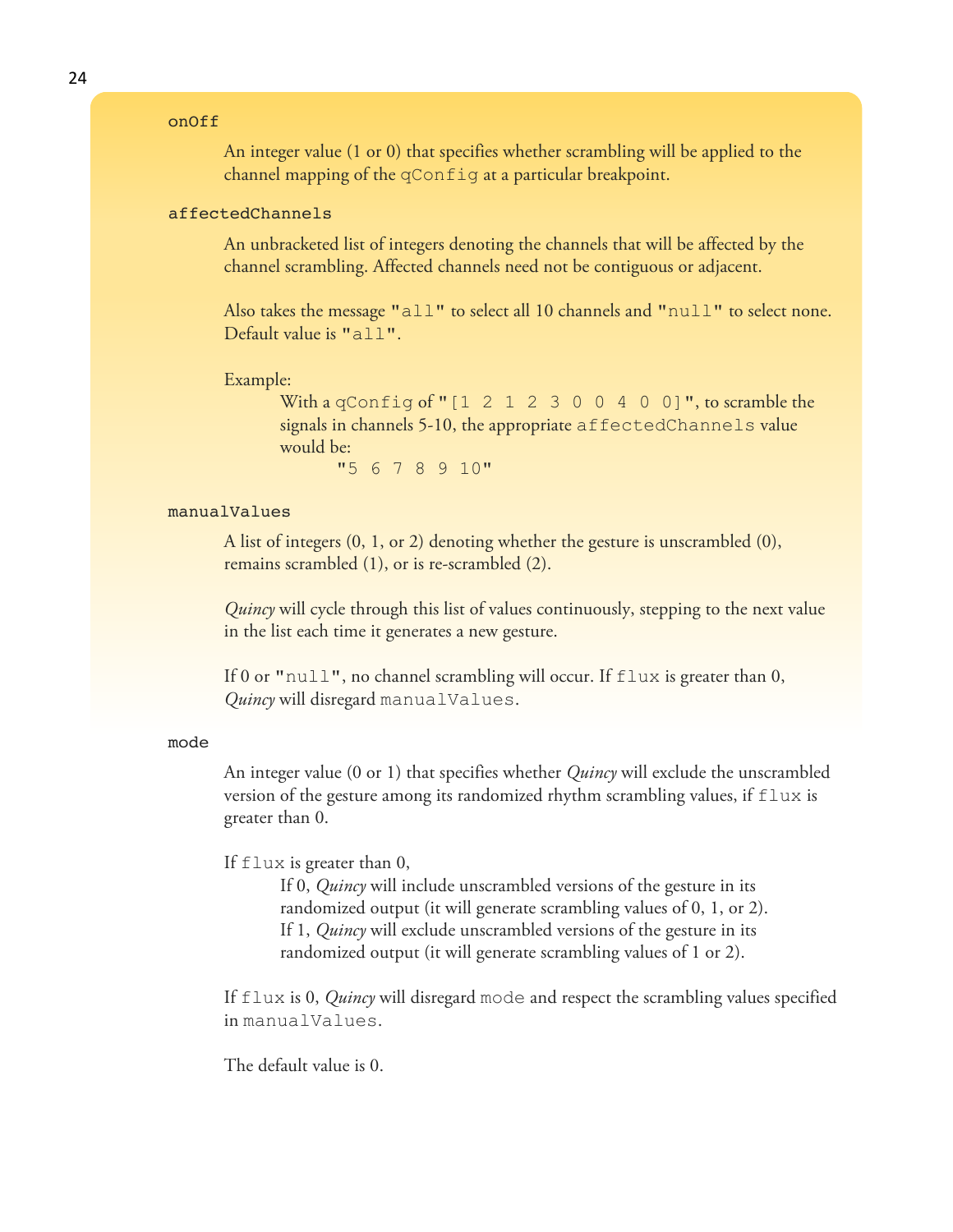# Glossary

## Amatria:

The sentient sculpture for whom *Autopoietic Bloom* was written. *Amatria* was developed and created by the Living Architecture Systems Group in Waterloo, Ontario, let by the architect Philip Beesley.

### Ambison:

*Ambison* is Autopoietic Bloom's ambisonic spatializer. It simulates a virtual soundspace that is similar to what one would actually hear if one were standing directly in front of *Amatria*. In addition to the native 10-channel configuration, *Ambison* currently supports three ambisonic configurations: binaural (headphones), stereo (loudspeakers), and 8-channel surround.

### bach:

A set of patches and externals for Max upon which the *Donatoni* improvisation engine is buttressed. **bach** (intentionally lower-case to distinguish it from its 18th-Century namesake) uses Lisp-like linked lists as abstract representations of musical hierarchies, representations which can easily be transformed in various ways before converting being converted into musical sound. See **bach** documentation for more information.

### Donatoni:

*Autopoietic Bloom's* core improvisation engine that converts abstract representations of pitches into real-time improvised MIDI signals. *Donatoni* makes heavy use of the **bach** library for Max. It gets its namesake from the Italian Modernist composer Franco Donatoni, whose non-repeating musical gestures, known in Italian as *figure*, inspired the engine's iterative approach.

### Improvisational Flux (**Φ**):

A float between 0.0 and 1.0 which corresponds to the frequency and amplitude of changes in a given improvised parameter. The higher the **improvisational flux**, the more often a parameter will change and when it does change, it will change with greater magnitude.

### Improvisational Scheme:

A structured data file in the JSON format that allows *Autopoietic Bloom* to determine the large-scale musical and formal design for a particular improvisation.

### Interpol:

*Autopoietic Bloom's* interpolation engine. *Interpol* is responsible for parsing information from the **improvisational schemata,** interpolating over that data, and then transmitting it to *Donatoni*, *Syrinx*, and *Quincy* in real-time.